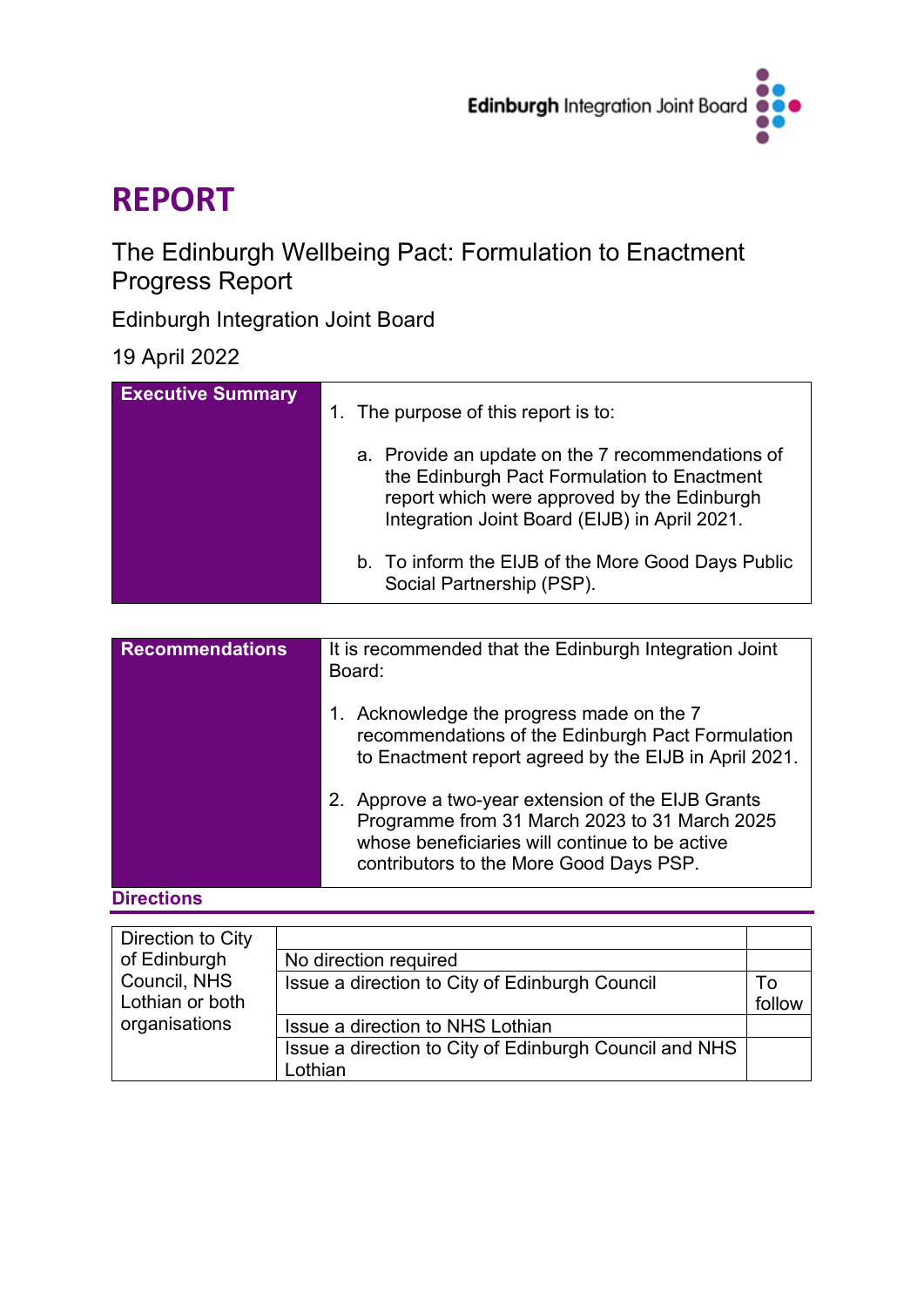

### **Report Circulation**

1. The progress and recommendations of this report were discussed at the EIJB Strategic Planning Group (SPG) on 23 March 2022.

#### **Main Report**

- 2. The Edinburgh Wellbeing Pact is one of the key elements of the EIJB strategic plan. Using an intersectoral framework – Incite<sup>[1](#page-1-0)</sup> – in June 2020 we began a dialogue with citizens, staff from the Edinburgh health and Social Care Partnership (EHSCP), staff from partner agencies, communities of interest, community planning partners other and interested stakeholders, to redefine our relationship with Edinburgh Citizens.
- 3. In April 2021, the EIJB supported 7 recommendations. An update on progress is contained at Appendix One. This includes details on programmes which will further accelerate whole system change to create more resilient communities and a sustainable health and social care system, focusing on improving population health and tackling inequalities with a particular emphasis on preventative and proactive care and place and wellbeing in line with the Scottish Government's Covid 19, Scotland's Strategic Framework Update (February 2022).
- 4. Internationally a debate has started on whether the adverse health effects of a recession may be greater than the increased morbidity and mortality within the pandemic  $2$  and that the health impacts brought about by inequalities may themselves be more significant in the future. In Edinburgh, citizens, the voluntary sector, public services, academic institutions, and the private sector are collaborating and mobilising to support those most in need.
- 5. During periods of such upheaval, a clear narrative, or vision, is one that people can move and respond to which has cultural resonance'— if it 'rings bells' with people's beliefs, values, ethics, and commitments - can accelerate the mobilisation for change process. [3](#page-1-2) The Edinburgh Wellbeing Pact's "More Good Days" is creating momentum for change in the city.
- 6*.* The Community Mobilisation Plan continues to be an iterative and dynamic process, reflecting the current and future context and policy direction. For example, through our dialogue process we moved away from talking about community anchor organisations to reframing this as community networks and community networked organisations. Networks often cross formal

<span id="page-1-0"></span><sup>&</sup>lt;sup>1</sup> 1 Irvine Fitzpatrick L, Maciver D, Forsyth K, Incite to Practice: Development of a Realist-Informed Program Theory to Support Implementation of Intersectoral Partnerships. SAGE Open. 2021;11(3). <sup>2</sup> Banks et al 2020

<span id="page-1-2"></span><span id="page-1-1"></span><sup>3</sup> Greenhaigh et al 2009.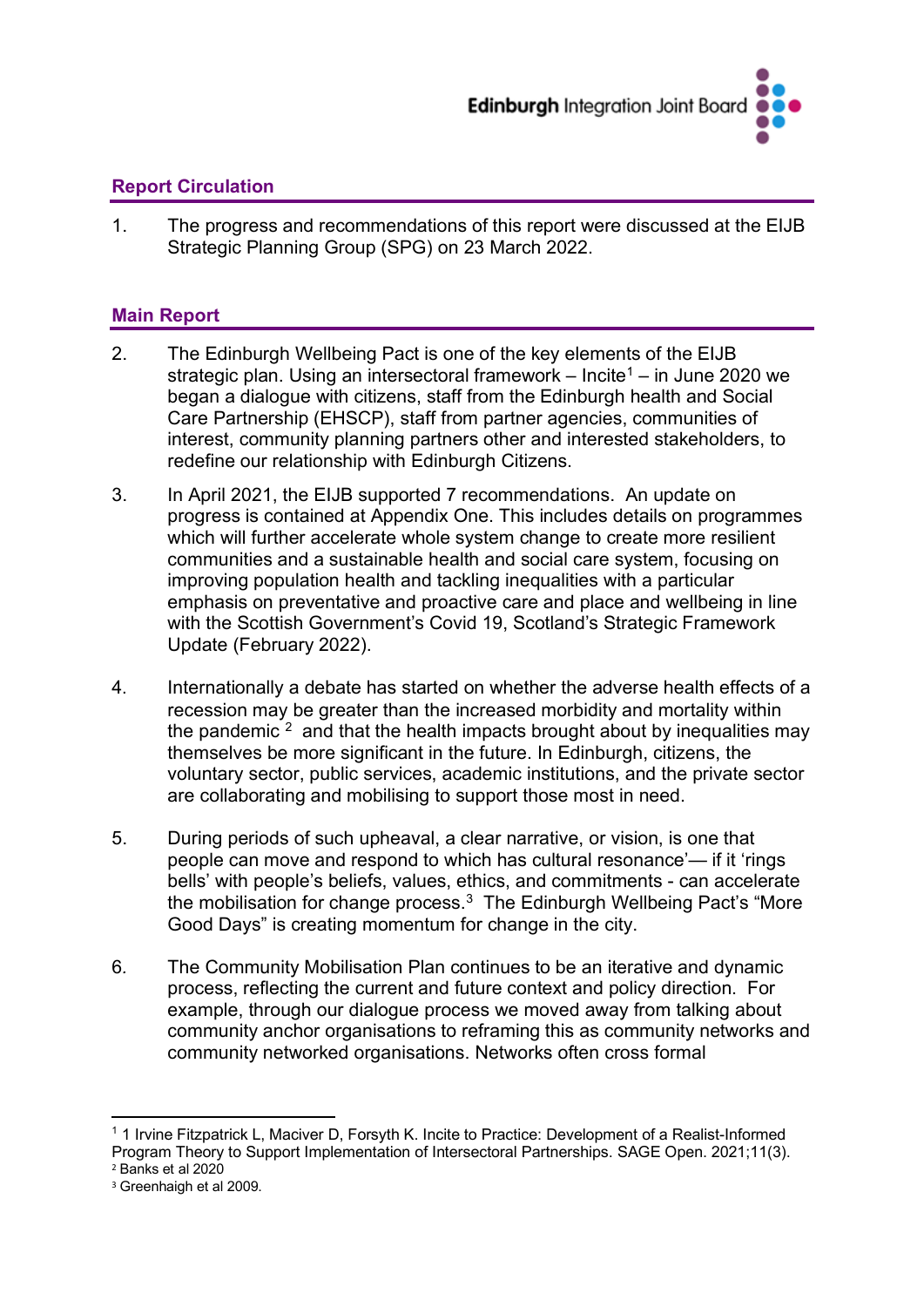

organisational, professional, and social boundaries and provide the bonds of solidarity and the foundation for organisational innovation and activity.<sup>[4](#page-2-0)</sup>

- 7. Alliances and networks lie at the heart of mobilisation concerning social change, and these networks of everyday life harbour a multitude of resources which can be tapped. This ongoing awareness to the importance of being agile in responding to an ever-changing context has resulted in a more dynamic and fluid plan and building an increasing social movement across the city with a shared narrative of achieving more good days for everyone.
- 8. The Community Mobilisation Plan also needs to reflect the emerging aspirations of the National Care Service which is highlighting need to develop ethical and community commissioning approaches whilst ensuring sustainability to current providers.
- 9. The Edinburgh Pact and community mobilisation work undertaken in the last year has highlighted the complex structures and processes we have in our commissioning space; four key factors have led to the creation of a "More Good Days" Strategic Public Social Partnership (PSP).
	- a. The mapping work undertaken to identify all commissioned services demonstrated that we have commissioning streams structured around care groups reflecting how we define and allocate funding streams. The opportunity exists within the PSP to look at commissioning in a different way and to incorporate the national guidance on ethical commissioning as we approach the next stage of a National Care Service.
	- b. The increase of integrated service delivery models between 3<sup>rd</sup> sector and statutory including the Recovery Hubs and Thrive Welcome Teams have emphasised that partnership working is not limited to partnerships between 3<sup>rd</sup> sector partners but across statutory and 3<sup>rd</sup> sector.
	- c. Recent commissioning programmes such as the Thrive Collective and the Learning by Doing Community Commissioning approach have garnered valuable learning for the future, and by establishing this learning by doing culture we will be better placed to deal with policy changes, direction and pressures.
	- d. All of this is happening with and for communities, but we often ask communities the same questions, ask them to define their priorities through the lens we have set defined by care group or funding stream rather than through the lens of what health and care means to them. The two questions we asked at the beginning of the Edinburgh Pact dialogue.
- 10. The Strategic PSP model can be considered as an example of co-production rooted in the idea of citizen participation in the design and delivery of goods or services. It is a strategic partnering arrangement which involves the Third

<span id="page-2-0"></span><sup>4</sup> New Economics Foundation 2012).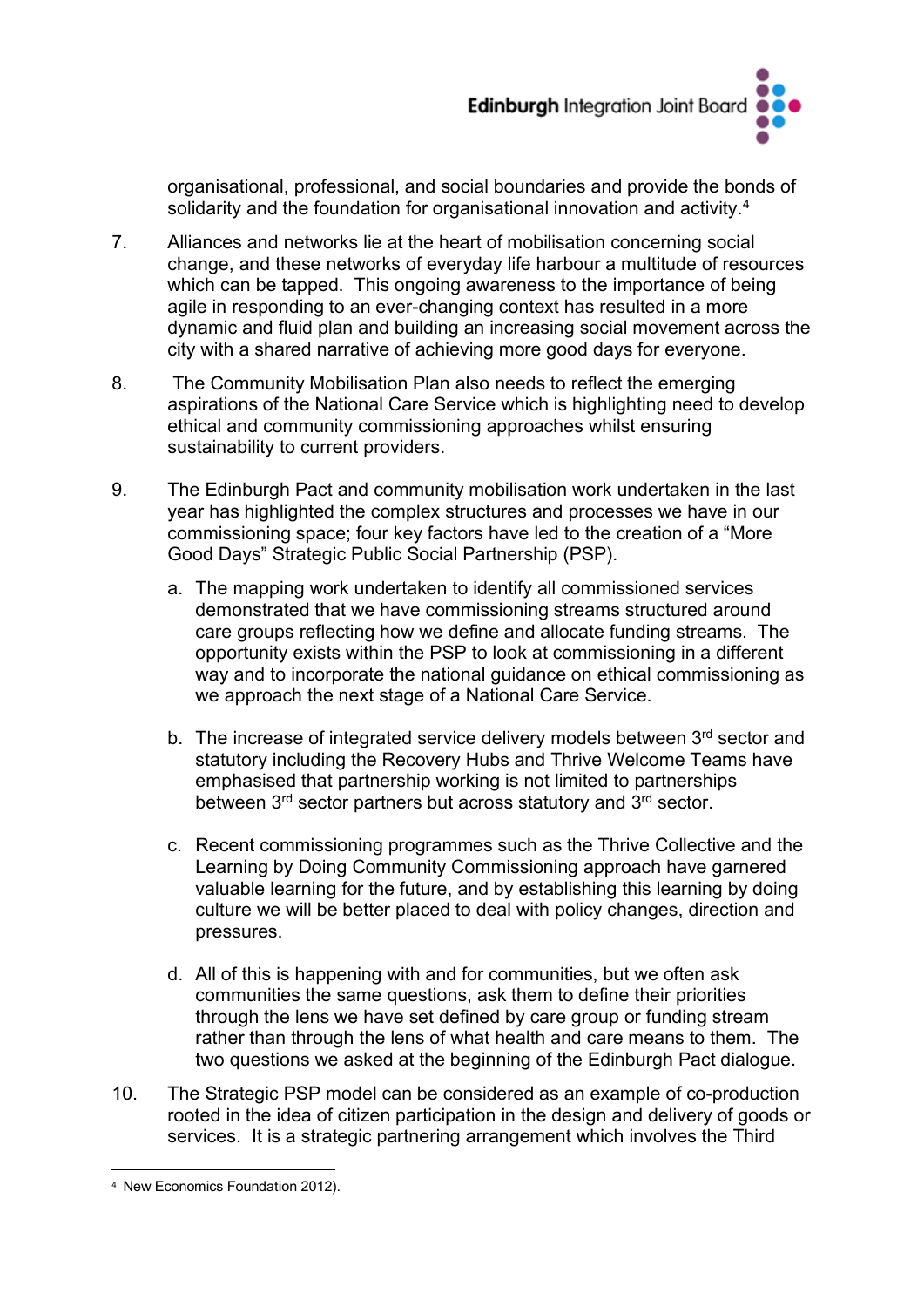

Sector earlier and more deeply in the design and commissioning of public services<sup>5</sup>. Edinburgh was one of six places across Scotland to establish strategic PSP. The Edinburgh Wellbeing PSP led to a formal competitive tendering for the Thrive Welcome Team and Thrive Collective. However, 7 of 9 lots were awarded to collaborative partnership bids demonstrating that the PSP had led to greater collaboration between agencies.

- 11. Creating a structure which encompasses evaluation monitoring and commissioning work across the city allowing us to consider community mobilisation, community commissioning, community networked organisations under the umbrella of a PSP will allow us to move forwards with a shared narrative and allow us to develop incrementally and react quicker to new funding streams.
- 12. The More Good Days PSP will be:
	- a. Community led, collaborative and ethical.
	- b. Clear and transparent how we are using funding currently, what impact are we having and how do we need to use our funding in the future
	- c. Focused on improving health, social, environmental, and economic outcomes for the wider community
	- d. Promote innovation and move away from over-specified services and asking all partners/providers and people to come up with ideas to benefit their community and service provision
	- e. Be iterative and adaptive using learning from 'doing' and from measuring
- 13. In September 2021, EIJB grant recipients were informed that their grants would be extended to 31 March 2023 with formal notification letters confirming their 2022-23 allocation were issued in February 2022.
- 14. The organisations funded by the EIJB Grant programme have all actively participated in the process that was established from the onset of the grants and have demonstrated that key performance indicators are being met. The organisations have responded with agility and imagination to the challenges that the pandemic presents whilst simultaneously engaging with the Edinburgh Pact formulation and enactment work. The organisations have been supported in this by the Community Health forum.
- 15 The status of the More Good Days PSP was briefed to the SPG on 23 March 2022, at which time the case for an extension to existing grants was made. The SPG discussion centred on the importance of developing this new approach at the right pace; ensuring there was adequate time and focused

<span id="page-3-0"></span><sup>5</sup> Scottish Government, 2011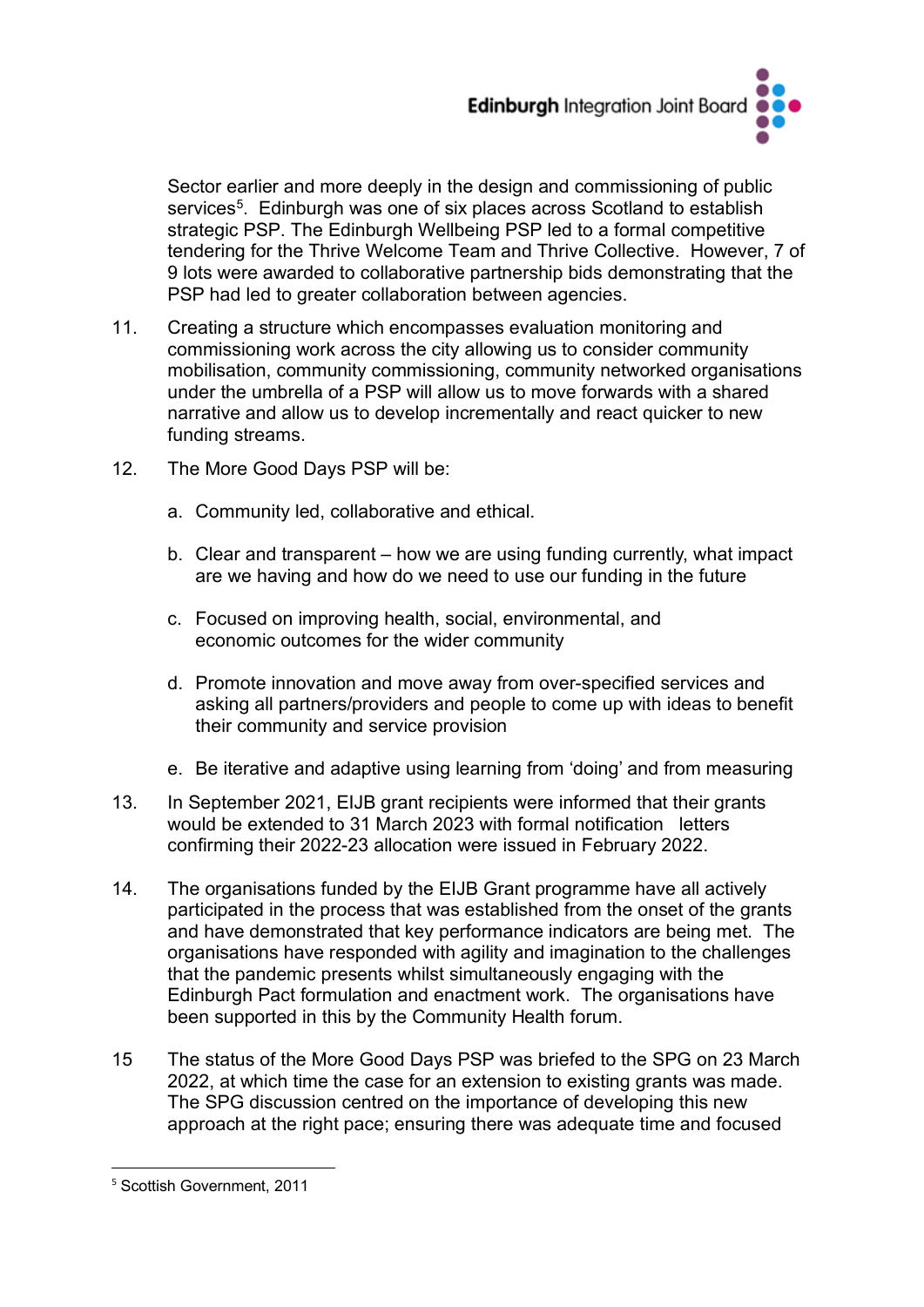

resource to fully develop and co-produce the PSP. The extension of the EIJB grants programme will enable sustainability for the organisations and their delivery whilst signalling that the expectation of continued involvement in the community mobilisation efforts through the More Good Days PSP will be met. This extension will also enable greater alignment with other funding streams which in tun will provide greater opportunities for increased collaboration and consolidation. A two-year extension for existing grants from 31 March 2023 to 31 March 2025 was generally supported by the SPG.

#### **Implications for EIJB**

#### **Finance**

- 16. There are 3 elements to the finances associated with this work, summarised as follows:
	- a. Proposed extension of the grants programme £4.7m.
	- b. Accelerate and prevention programme £0.9m.
	- c. Capacity to Collaborate £0.35m.

The proposed extension to the grants will be met within the current allocated resource envelope of £4.7m. This would provide sufficient budget to continue to fund organisations at the 2022/23 level for 2023/24 and 2024/25. Extensions will be offered for both the main programme and, where appropriate, for the innovation programme.

- 17. In December 2021, the EIJB supported as part of system pressures headline investment of up to £1m for the Prevention Programme (community navigators, community helpline, 'community taskforce', developing capacity). Over the following months the supporting detail was worked up with  $3<sup>rd</sup>$  sector partners. The resultant investments (totalling £0.9m) are now being implemented and are detailed in Appendix One.
- 18. An initial allocation of up to £0.35m was agreed to support the capacity to collaborate programme. This will be funded from the overall £1m investment in community capacity previously agreed by the EIJB.

#### **Legal / risk implications**

19. A risk register and with mitigation strategies continues to be updated and forms form part on ongoing governance for the programme.

#### **Equality and integrated impact assessment**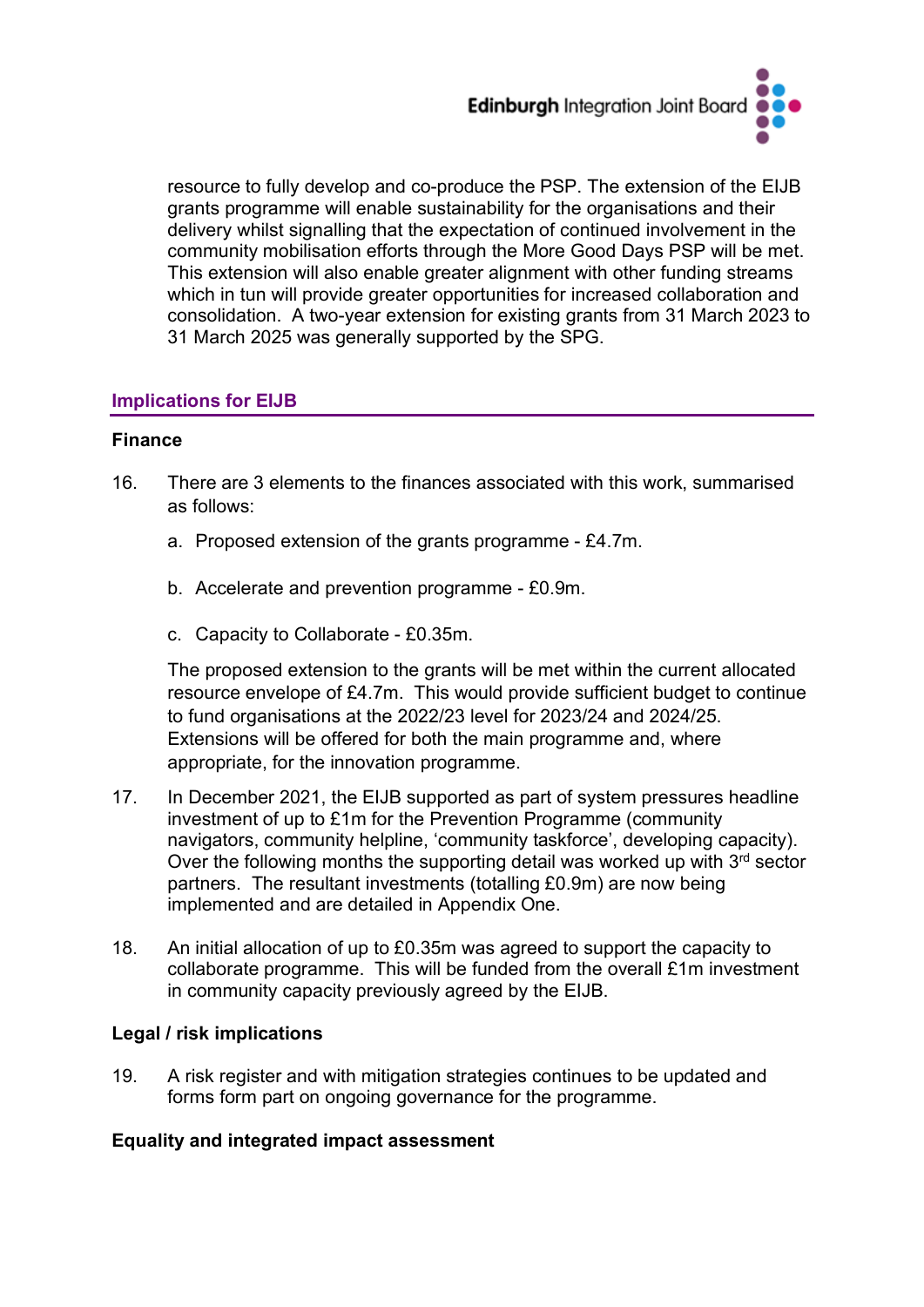

- 20 An Integrated Impact Assessment (IIA) was conducted following Phase 1 of Edinburgh Pact engagement activities in October 2020. This assessment enabled an objective review of the engagement approach adopted and to identify any gaps to be rectified in future engagement cycles. The outcome of the IIA indicated there were several groups with specific protected characteristics who were either under-represented in participation levels or there was insufficient engagement in advance to promote equal opportunities.
- 21. Throughout the community mobilisation work IIA and Reviews have been factored in as key milestones. This will ensure that we are paying continual attention to ensuring that our formulation and enactment activities and service delivery are inclusive and, when appropriate, targeted at specific communities of interest or identity.
- 22. Learning by Doing Community Commissioning worked with collective advocacy to ensure that the voices of lived / living experiences were informing the development of proposals. The Thrive collective service user led, and service user led support groups along with well-established fora facilitated by EVOC will be key partners to ensure that seldom heard voices are amplified as part of More Good Days PSP.

#### **Environment and sustainability impacts**

23. The More Good Days PSP will also be an opportunity to consider in a more collective and cohesive way environmental and sustainability impacts including an increased focus on community wealth building.

#### **Quality of care**

- 24. The national health and wellbeing outcomes provide a strategic framework for the planning and delivery of health and social care services. This suite of outcomes, together, focus on improving the experiences and quality of services for people using those services, carers, and their families. These outcomes focus on improving how services are provided, as well as the difference that integrated health and social care services should make, for individuals.**66.**
- 25. In line with the Measuring and Evidencing Change theme, which emerged from the formulation of the Pact, we will be using different methodologies and approaches demonstrating "distance travelled "to achieving outcomes. This will be fully detailed in the evaluation framework to support the PSP.

#### **Consultation**

26. The success of creating, formulating, and enacting the Pact is predicated on robust and meaningful engagement, participation and consultation with Edinburgh citizens, and the workforce in the Health and Social Care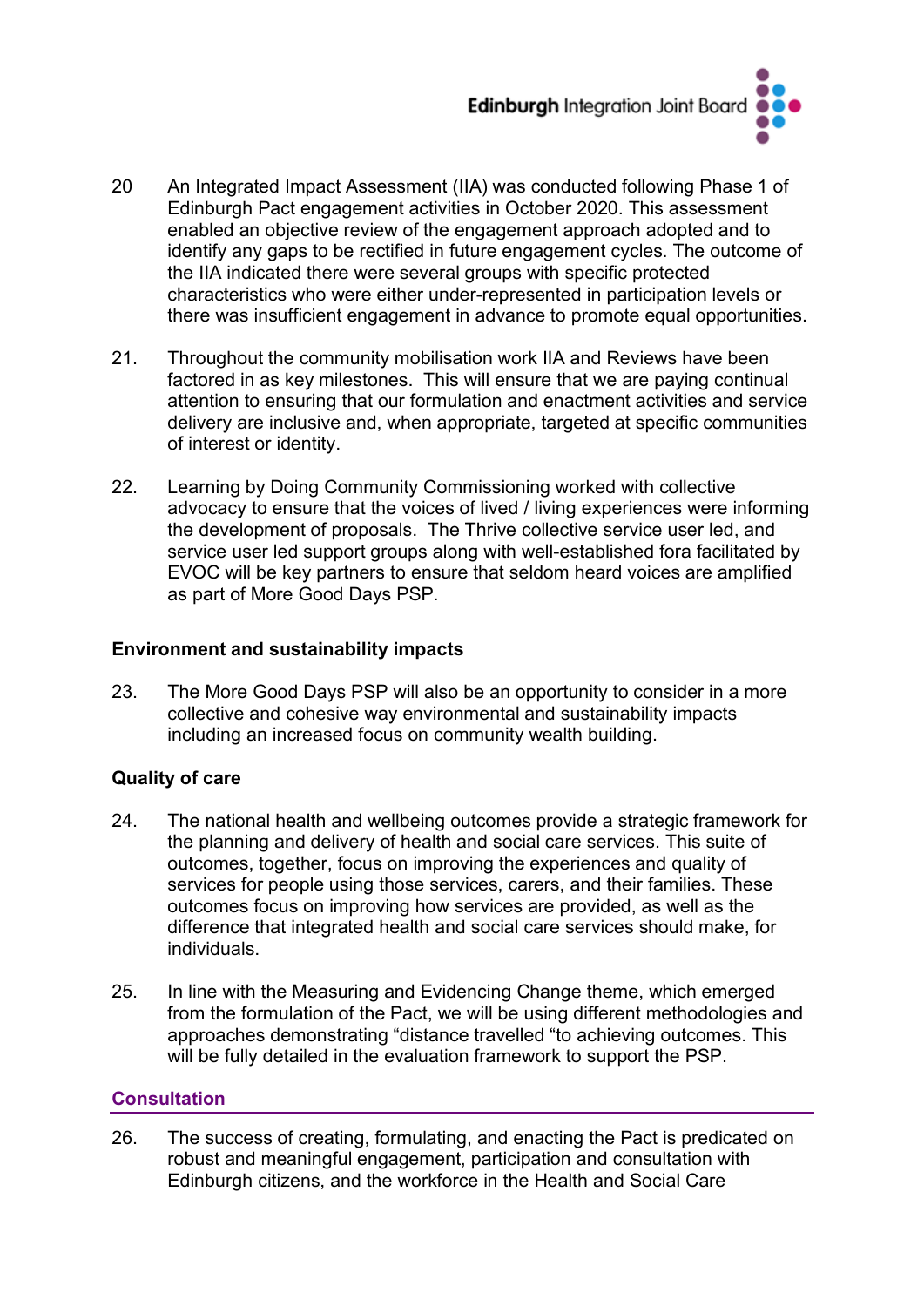

Partnership, commissioned 3rd sector services and independent sector and our wider planning partners and key agencies across the city.

27. We have contained to build on our initial engagement and participation activities which detailed in April 2021. A summary of this activity is detailed below:

| <b>Engagement</b><br>activity | <b>Description</b>                                                                                                                                                                                                                                                                                                                                                                                      | <b>Participants</b> | <b>Sessions</b><br>held |
|-------------------------------|---------------------------------------------------------------------------------------------------------------------------------------------------------------------------------------------------------------------------------------------------------------------------------------------------------------------------------------------------------------------------------------------------------|---------------------|-------------------------|
| <b>Third Sector</b><br>Forums | Voluntary sector forum meetings<br>(From August 2020 onwards)                                                                                                                                                                                                                                                                                                                                           | 210                 | 9                       |
| Community Interest<br>Groups  | Specific community of interest groups including<br>participants from BAME communities, faith groups,<br>and people with specific health conditions<br>(From August 2020 onwards)                                                                                                                                                                                                                        | 238                 | 20                      |
| <b>EHSCP Staff</b><br>Groups  | Focus groups with frontline staff and practitioners<br>(From August 2020 onwards)                                                                                                                                                                                                                                                                                                                       | 197                 | 24                      |
| PhotoVoice                    | "Picturing Health" photography<br>(June - July 2020)                                                                                                                                                                                                                                                                                                                                                    | 115                 | 1                       |
| <b>Citizen Survey</b>         | Public survey through our HSC Website (June<br>2020)                                                                                                                                                                                                                                                                                                                                                    | 355                 | 1                       |
| <b>Thought Leaders</b>        | 23 in-depth interviews with city leaders from the 3rd<br>sector, public sector, elected members, Board<br>members, academia, and private sector<br>(March - April 2020)                                                                                                                                                                                                                                 | 23                  | 23                      |
| <b>Public events</b>          | November 2020 - March 2022<br>"The Art of the Possible"<br>"Anchoring our Thoughts"<br>$\bullet$<br>"Wellbeing: The Power of our Communities<br>$\bullet$<br>"On our Way: Formulation to Enactment"<br>$\bullet$<br>"Checking In: Formulation to Enactment"<br>$\bullet$<br>"Talking about Transition<br>٠<br>"Accelerate"<br>$\bullet$<br>"Seasons Change<br>٠<br>Edinburgh Wellbeing Pact: "Check In" | 1,329               | 11                      |
| <b>Summer Season</b>          | Events across communities of place, interest, and<br>identity                                                                                                                                                                                                                                                                                                                                           | 3,200               | 38                      |

- 28. The work we have been doing has generated interest from Health Improvement Scotland who have invited us to be lead their inaugural Good Practice Sessions which are supporting their work on developing new commissioning models.
- 29. New Local this organisation's primary focus is community power, and their network includes 60 of the UK's most innovative councils (Ayrshire and Arrans are the only Scottish member). Their chair is Professor Donna Hall, former CE of Wigan, and originator of Wigan Deal and now Bolton NHS Foundation Trust. They are now planning to focus more on health in the next year and they are very interested and impressed by the work we are doing in Edinburgh. We will be the first ESCP to join the network.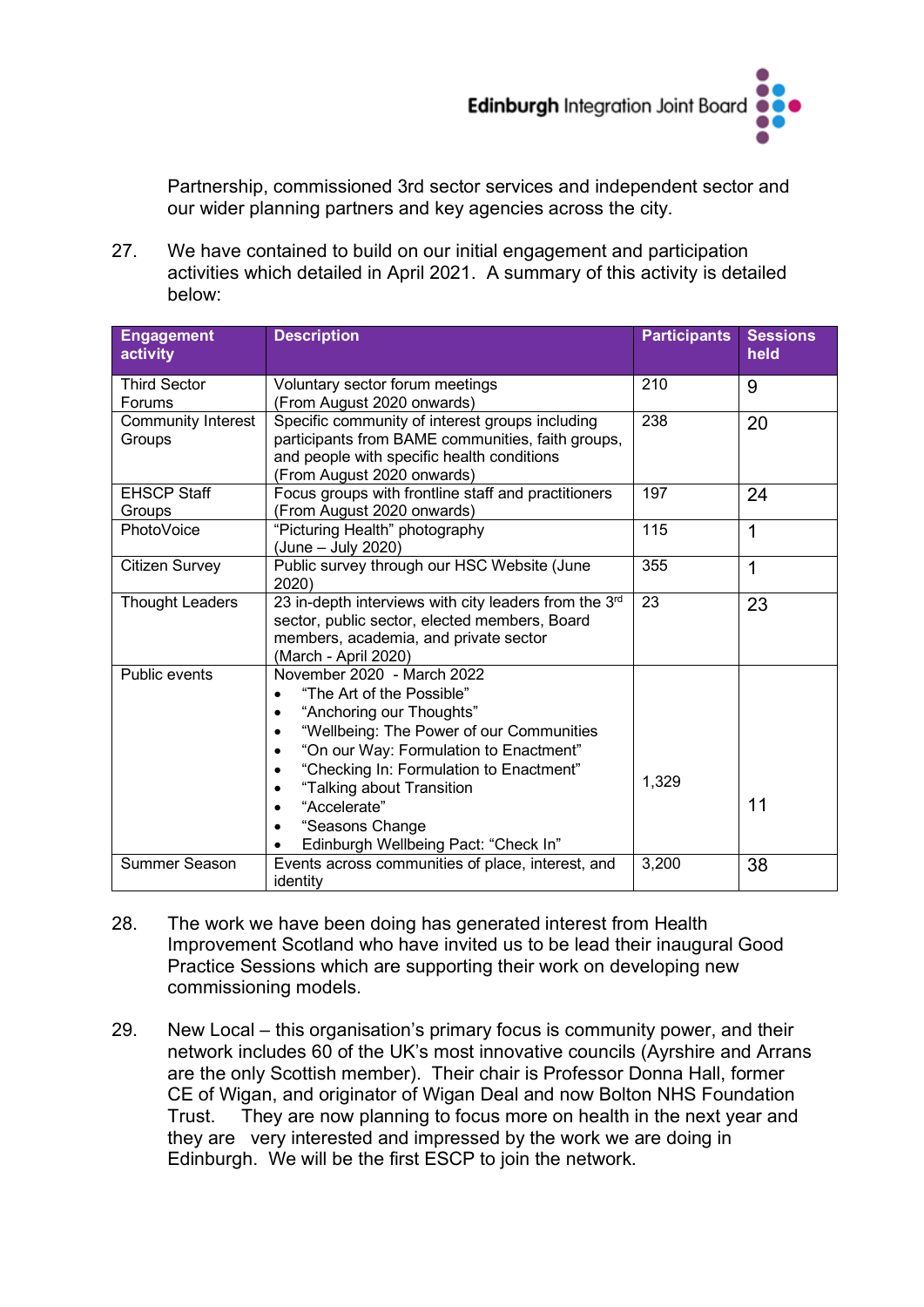

- 30. The iCircle Cities Urban Mental Health Network following a presentation on Thrive Edinburgh have invited Edinburgh to join their leadership group which is member group of the International Mental Health Leadership programme,
- 31. The above three examples illustrate our continuing commitment to learn and share our developing practice nationally and internationally.

# **Report Author**

**Judith Proctor Chief Officer, Edinburgh Integration Joint Board** [Judith.Proctor@edinburgh.gov.uk](mailto:Judith.Proctor@edinburgh.gov.uk) 

Contact for further information:

Name: Tony Duncan Service Director Strategic Planning, EHSCP Email: [Tony.duncan@edinburgh.gov.uk](mailto:Tony.duncan@edinburgh.gov.uk) Mobile: 07935208040

Name: Dr Linda Irvine Fitzpatrick, SRO Edinburgh Pact and Community **Mobilisation** Email: [linda.irvinefitzpatrick@nhslothian.scot.nhs.uk](mailto:linda.irvinefitzpatrick@nhslothian.scot.nhs.uk) Tel: 07815592362

# **Background Reports**

*"*The Art of the Possible" (21st January 2021). Stakeholder report: [Art-of-the-Possible-Report](https://www.evoc.org.uk/wordpress/wp-content/media/2021/12/Art-of-the-Possible-21-Jan.pdf) "Anchoring our Thoughts" (24<sup>th</sup> March 2021). Stakeholder report: [Anchoring-our-Thinking-](https://www.evoc.org.uk/wordpress/wp-content/media/2022/03/Anchoring-our-Thinking-Report_V0.1.pdf)**[Report](https://www.evoc.org.uk/wordpress/wp-content/media/2022/03/Anchoring-our-Thinking-Report_V0.1.pdf)** 

Persevere Mobilising Communities in Edinburgh to live well locally" (March 2021) "The Power in our Communities" National event (March 2021)

<https://www.edinburghhsc.scot/the-partnership/the-edinburgh-pact/>

[https://ihub.scot/media/8108/20210316-wellbeing-the-power-in-our-communities-presentation](https://ihub.scot/media/8108/20210316-wellbeing-the-power-in-our-communities-presentation-v30.pdf)[v30.pdf](https://ihub.scot/media/8108/20210316-wellbeing-the-power-in-our-communities-presentation-v30.pdf) 

[PowerPoint Presentation \(ihub.scot\)](https://ihub.scot/media/8113/20210318-flash-report-wellbeing-the-power-in-our-communities-v11.pdf)

"Wellbeing: The Power of our Communities" [Healthcare Improvement Scotland event] (21st March 2021). <https://www.edinburghhsc.scot/the-partnership/the-edinburgh-pact/>

"On our Way: Formulation to Enactment" (13<sup>th</sup> May 2021). Stakeholder report: On-Our-Way **[Report](https://www.evoc.org.uk/wordpress/wp-content/media/2021/12/On-Our-Way-13-May.pdf)** 

Summer Conversations, (July 2021). Summary report: [Summer Conversations Summary](https://www.evoc.org.uk/wordpress/wp-content/media/2022/01/Summer-conversations-Report-Dec-2021.pdf)  [Report](https://www.evoc.org.uk/wordpress/wp-content/media/2022/01/Summer-conversations-Report-Dec-2021.pdf)

"Checking In: Formulation to Enactment" (22nd July 2021). Stakeholder report: [Formulation-to-](https://www.evoc.org.uk/wordpress/wp-content/media/2021/12/Formulation-to-Enactment-22-Jul.pdf)[Enactment Report](https://www.evoc.org.uk/wordpress/wp-content/media/2021/12/Formulation-to-Enactment-22-Jul.pdf)

*Talking about Transition (*28th October 2021). Stakeholder report: [Talking-About-Transition](https://www.evoc.org.uk/wordpress/wp-content/media/2021/12/Talking-About-Transition-28-Oct.pdf)  [Report](https://www.evoc.org.uk/wordpress/wp-content/media/2021/12/Talking-About-Transition-28-Oct.pdf)

"Accelerate" (18th November 2021). Stakeholder report: [Accelerate-Report](https://www.evoc.org.uk/wordpress/wp-content/media/2021/12/Accelerate-Report-14-Nov.pdf)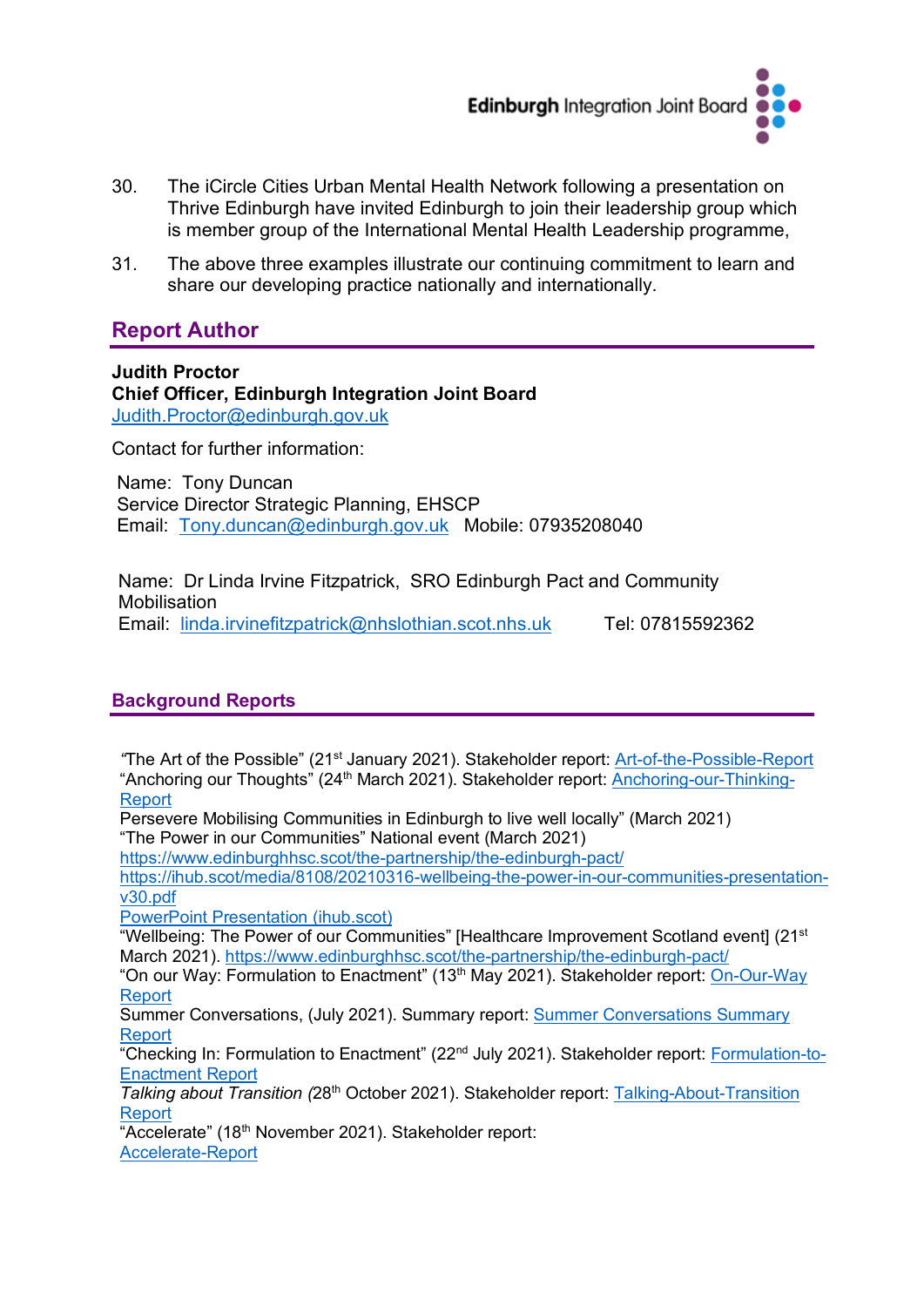

Community Mental Health Fund: [https://www.evoc.org.uk/funding/edinburgh-community-mental](https://www.evoc.org.uk/funding/edinburgh-community-mental-health-and-wellbeing-fund-is-now-open/)[health-and-wellbeing-fund-is-now-open/](https://www.evoc.org.uk/funding/edinburgh-community-mental-health-and-wellbeing-fund-is-now-open/)

Putting People First: How health and social care in Scotland can be different [https://www.healthcareimprovementscotland.org/news\\_and\\_events/events/putting\\_people\\_first.aspx](https://www.healthcareimprovementscotland.org/news_and_events/events/putting_people_first.aspx) "Seasons Change", (14<sup>th</sup> December 2021). Stakeholder report: [Season Change Report](https://www.evoc.org.uk/wordpress/wp-content/media/2022/02/14-December-Season-Change-Report-sent-20-January.pdf)

"Edinburgh Wellbeing Pact: Check In" [https://www.evoc.org.uk/wordpress/wp](https://www.evoc.org.uk/wordpress/wp-content/media/2022/04/Edinburgh-Wellbeing-Pact-Check-In-Event_sent-1-April.pdf)[content/media/2022/04/Edinburgh-Wellbeing-Pact-Check-In-Event\\_sent-1-April.pdf](https://www.evoc.org.uk/wordpress/wp-content/media/2022/04/Edinburgh-Wellbeing-Pact-Check-In-Event_sent-1-April.pdf)

# **Appendices**

Appendix One: Progress Update on Edinburgh Wellbeing Pact – Formulation and Enactment Recommendations from April 2021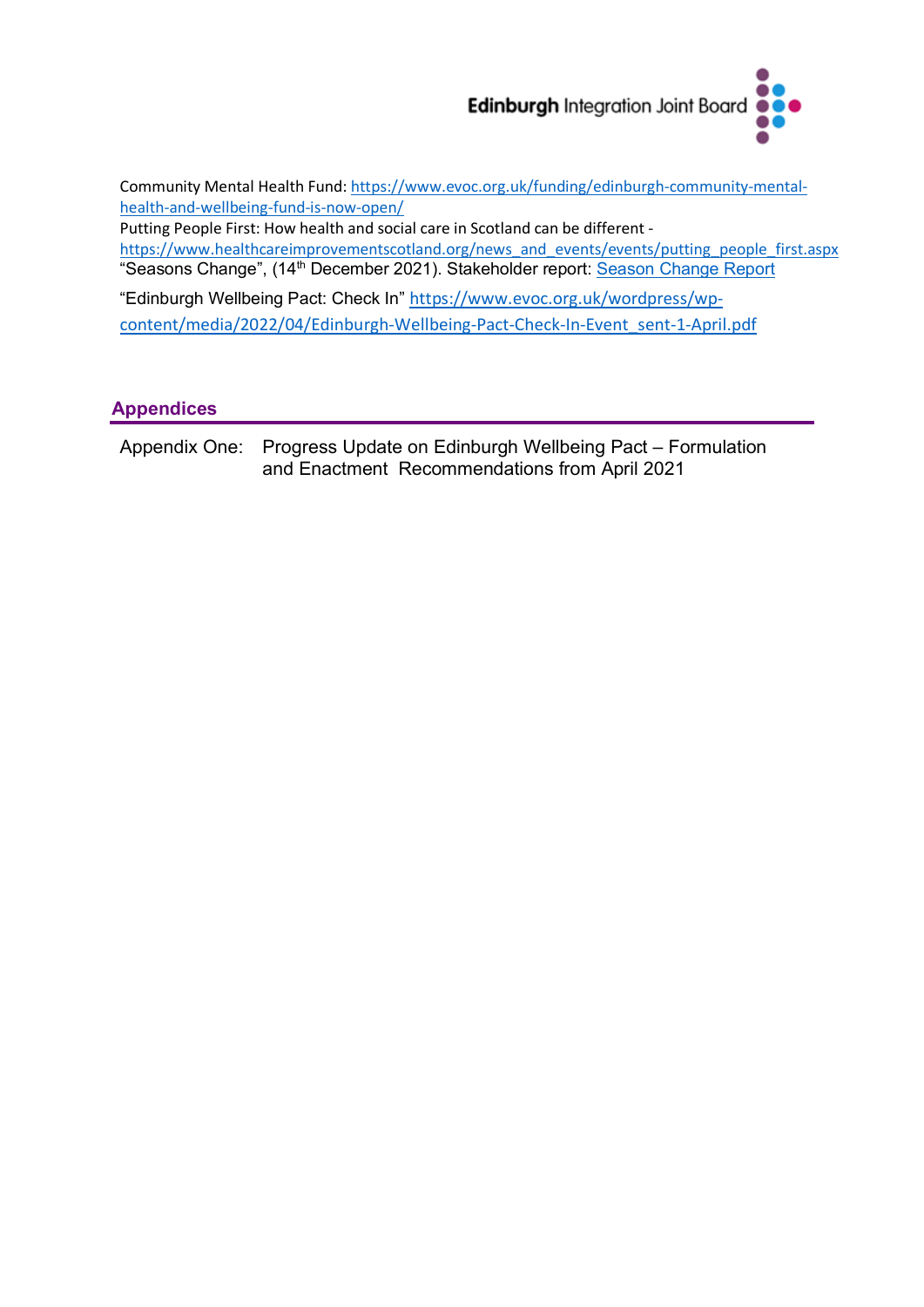

#### **Appendix One**

#### **Progress Update on Edinburgh Wellbeing Pact – Formulation and Enactment Recommendations from April 2021**

- *1. Recommendation 1 - Recognise the extensive dialogue that took place from June 2020 to March 2021 with citizens, communities of interest, public, third and private sector staff and city leaders to co-create the Edinburgh Health and Social Care Pact*
- *2. Recommendation 3 - Welcome the continuing and planned dialogue sessions with citizens and staff.*
- 3. The success of creating, formulating, and enacting the Pact is predicated on robust and meaningful engagement, participation and consultation with Edinburgh citizens, and the workforce in the Health and Social Care Partnership, commissioned 3rd sector services and independent sector and our wider planning partners and key agencies across the city.

| <b>Engagement</b><br>activity       | <b>Description</b>                                                                                                                                                                  | <b>Participants</b> | <b>Sessions</b><br>held |
|-------------------------------------|-------------------------------------------------------------------------------------------------------------------------------------------------------------------------------------|---------------------|-------------------------|
| <b>Third Sector</b><br>Forums       | Voluntary sector forum meetings<br>(From August 2020 onwards)                                                                                                                       | 210                 | 9                       |
| Community<br><b>Interest Groups</b> | Specific community of interest groups<br>including participants from BAME<br>communities, faith groups, and people<br>with specific health conditions<br>(From August 2020 onwards) | 238                 | 20                      |
| <b>EHSCP Staff</b><br>Groups        | Focus groups with frontline staff and<br>practitioners<br>(From August 2020 onwards)                                                                                                | 197                 | 24                      |
| PhotoVoice                          | "Picturing Health" photography<br>$(June - July 2020)$                                                                                                                              | 115                 | 1                       |
| <b>Citizen Survey</b>               | Public survey through our HSC Website<br>(June 2020)                                                                                                                                | 355                 | $\mathbf 1$             |
| Thought<br>Leaders                  | 23 in-depth interviews with city leaders<br>from the $3^{rd}$ sector, public sector,<br>elected members, Board members,<br>academia, and private sector                             | 23                  | 23                      |

4. We have contained to build on our initial engagement and participation activities which detailed in April 2021. A summary of this activity is detailed below: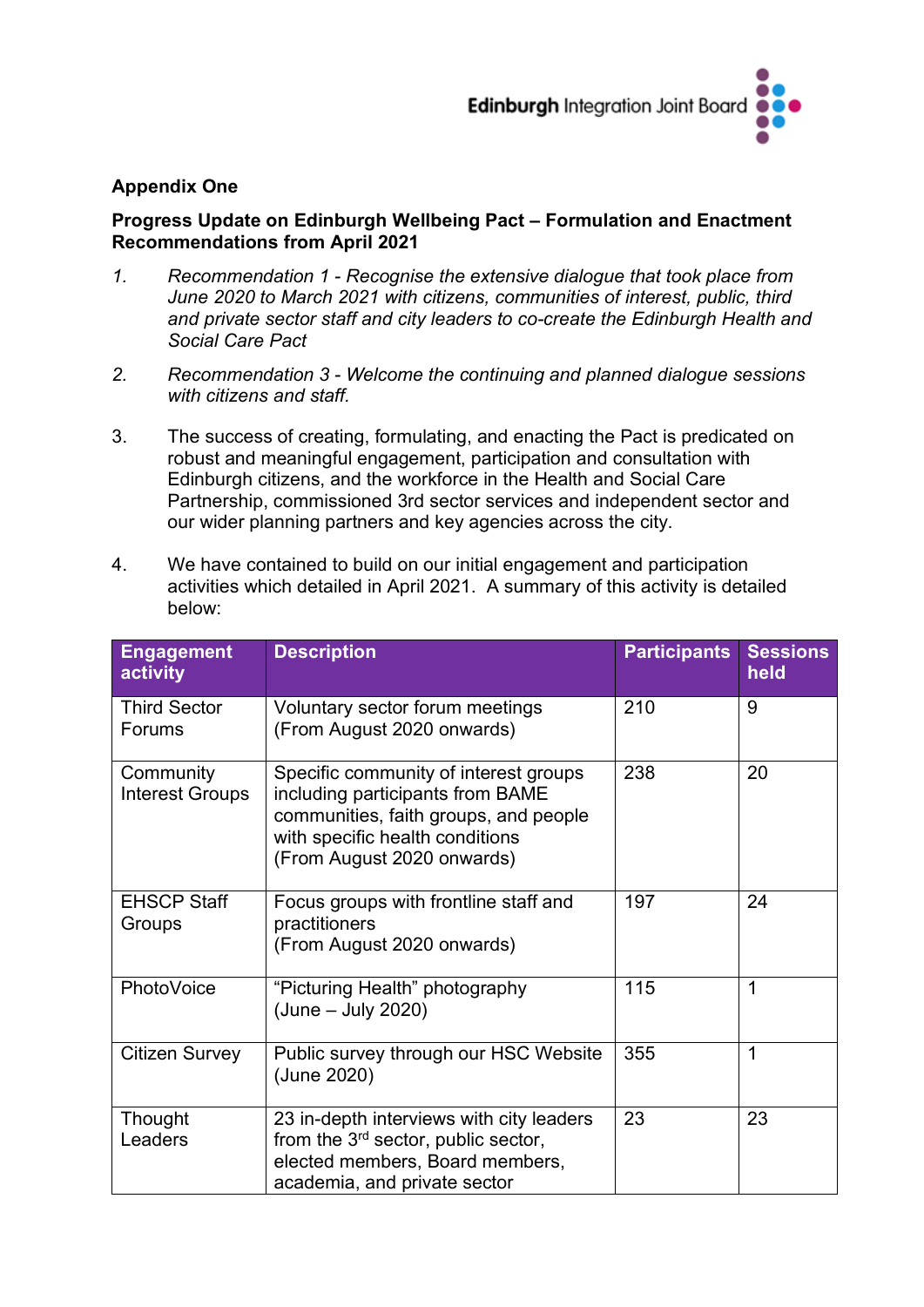

|                      | (March - April 2020)                                                                                                                                                                                                                                                                                                                                                                                                                                                                                                                                                                                                |       |    |
|----------------------|---------------------------------------------------------------------------------------------------------------------------------------------------------------------------------------------------------------------------------------------------------------------------------------------------------------------------------------------------------------------------------------------------------------------------------------------------------------------------------------------------------------------------------------------------------------------------------------------------------------------|-------|----|
| <b>Public events</b> | IJB public event, November 2020<br>"The Art of the Possible" 21<br>January 2021<br>"Anchoring our Thoughts" 24<br>March 2021<br>"Wellbeing: The Power of our<br><b>Communities"</b> [Healthcare<br>Improvement Scotland event] 21<br>March 2021<br>• "On our Way: Formulation to<br>Enactment" 13th May 2021<br>Healthcare Improvement<br>Scotland, 15 June 202<br>• "Checking In: Formulation to<br>Enactment" 22 July 2021<br>"Talking about Transition" 28<br>October 2021<br>"Accelerate" 18 November 2021)<br>• "Seasons Change" 14 December<br>2021)<br>"Edinburgh Wellbeing Pact:<br>Check In" 22 March 2022 | 1,329 | 11 |
| Summer<br>Season     | Events across communities of place,<br>interest, and identity                                                                                                                                                                                                                                                                                                                                                                                                                                                                                                                                                       | 3,200 | 38 |

- 5. Each of the large stakeholder events have had a specific focus with tie at the beginning to recap and reflect on the last event. Full reports are written up after each event and those are sent to all on the Edinburgh Wellbeing distribution list and posted on the EHSCP and EVOC websites. A short summary of each event is detailed below:
- **6. On our Way Formulation to Enactment, 13 May 2021 -** 139 people joined the event from community organisations, third, public and private sector which saw the 'enactment' phase commence, following on the IJB's endorsement in April 2021
- **7. Checking In, Formulation to Enactment**, **22 July 2021** people joined the and focused on a number of areas including vision and purpose; flexibility and agility; funding and community wealth building; living with uncertainty; diversity and values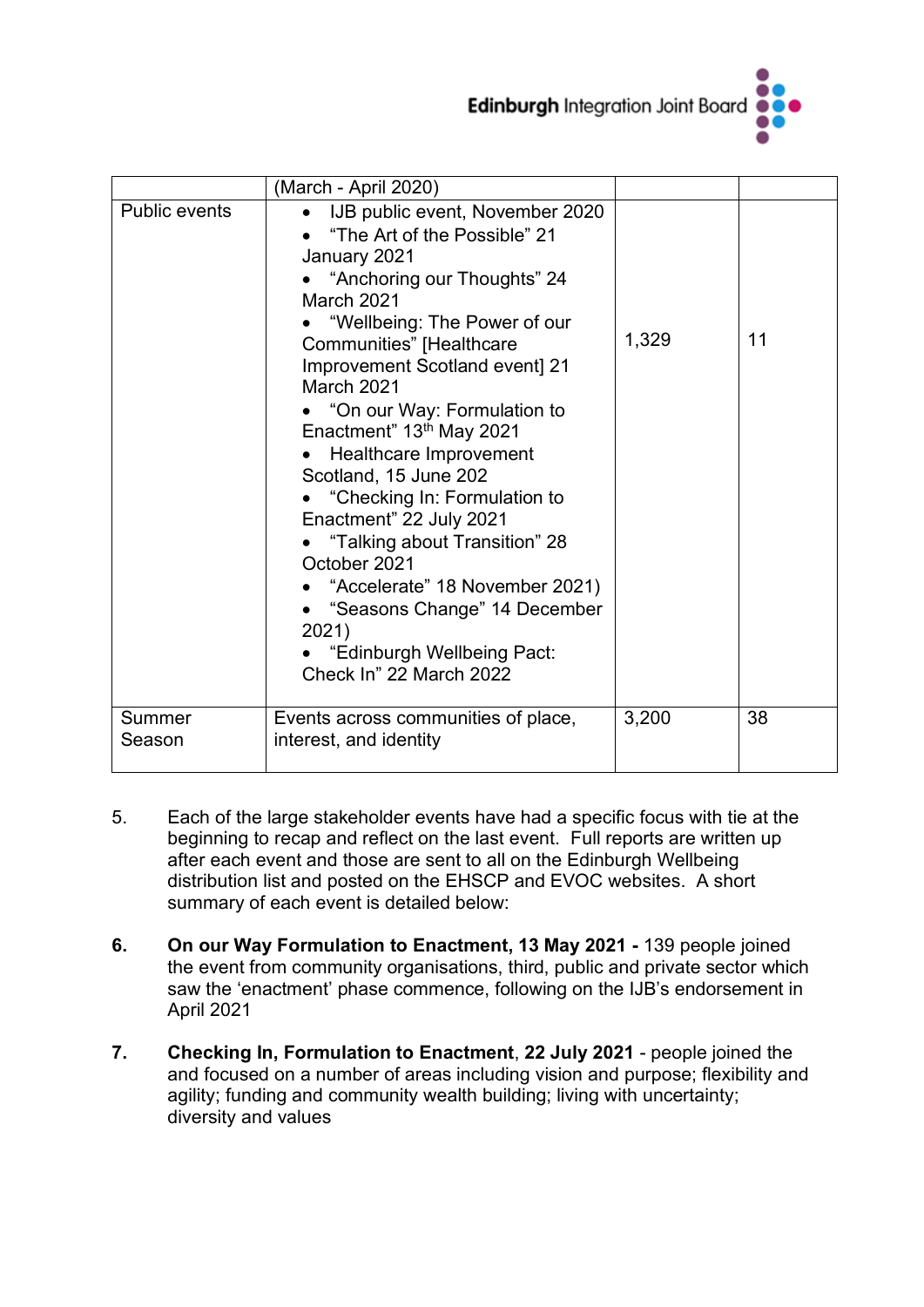

#### **8. Summer Season Conversations, May to October 2021**

The Summer Season initiative invited organisations to create spaces and events during the long summer to talk to people in their communities. 38 organisations received funding to support community events inviting people to talk about: What does wellbeing mean to you? How connected or disconnected do you feel from your community? And What kind of things are important in communities?

#### *What kind of things are important to communities? - Word Cloud Sample from Community Event*



- **9. Talking about Transition, 28 October 2021 –** this focused on several different themes including supporting people to stay at home, supporting those who are subject to legislation, the power of networked organisations, different models/workforce/recruitment, unpaid carers and cared for and neighbourhood model or care and support and how we could create solutions to address community and system pressures.
- **10. Accelerate, 18 November 2021 – in** the context of *"The best way to explain it, is to do it"* this session focused on how we could accelerate the initiatives in line with our longer-term strategic narrative, a number will build momentum for change, and some will feed into our cocreation and coproduction of community commissioning.11.
- **11 Season's Change, 14th December 2021** this focused primarily on the "Learning by Doing" Community Commissioning approach for the Governments' new community mental health and wellbeing, fund. The Capacity to Collaborate programme was also launched.
- **12. Edinburgh Wellbeing Pact: Check In, 22 March 2022** this session provided an opportunity for stakeholders to receive updates on several enactment activities, leaning by doing commissioning wider work that the 3<sup>rd</sup> sector playing a key role I across the city.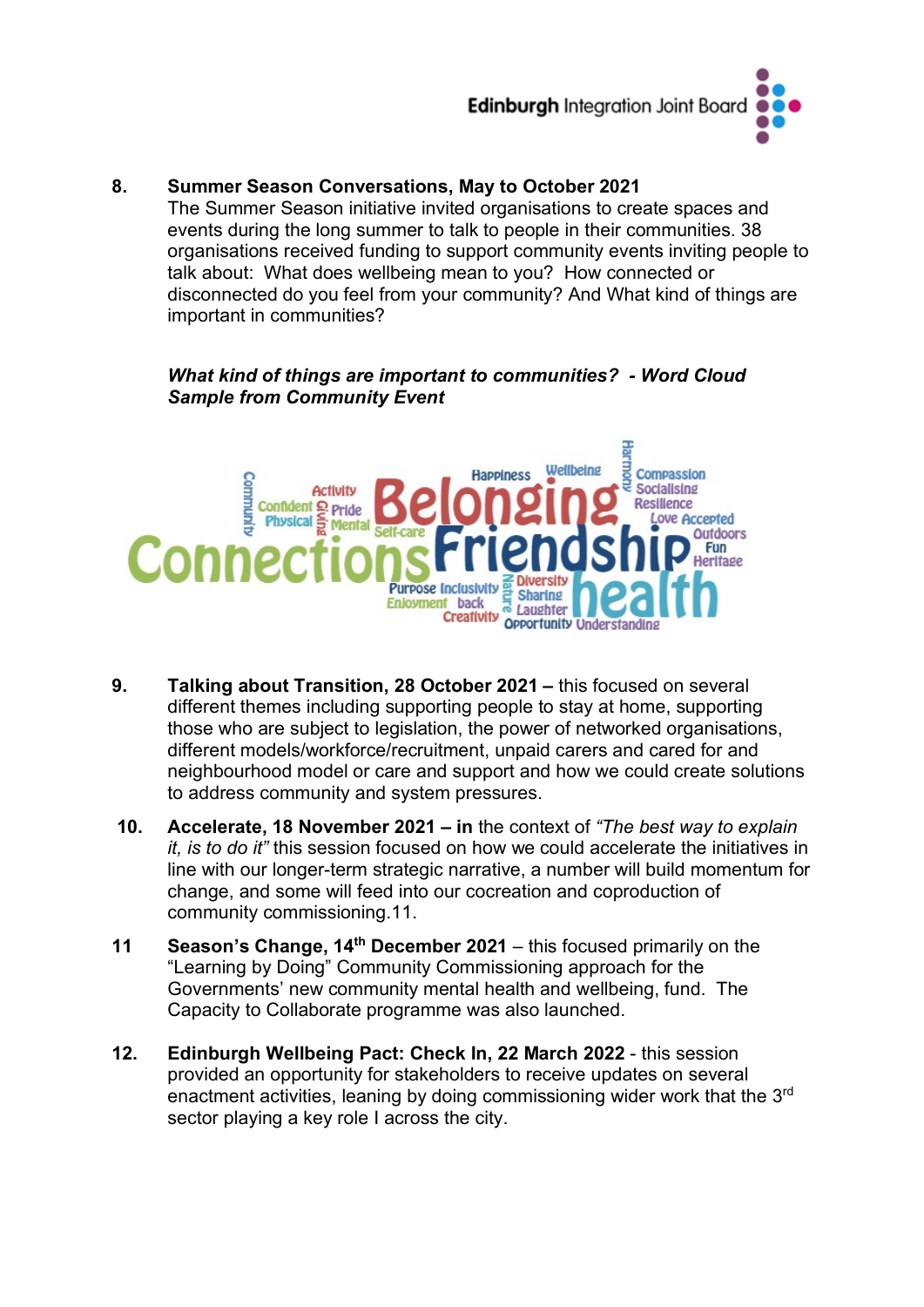

- 13. There will be further work now undertaken to ensure that we have effective and multiple channels for communicating on the wide range of work and conversations that are happening.
- 14. We have also produced a glossary of terms used so that we can ensure we are using consistent language and shared definitions of concepts**.**
- 15. The work we have been doing has generated interest from Health Improvement Scotland who have invited us to be lead their inaugural Good Practice Sessions which are supporting their work on developing new commissioning models.
- 16. New Local this organisation's primary focus is community power, and their network includes 60 of the UK's most innovative councils (Ayrshire and Arrans are the only Scottish member). Their chair is Professor Donna Hall, former CE of Wigan, and originator of Wigan Deal and now Bolton NHS Foundation Trust. They are now planning to focus more on health in the next year and they are very interested and impressed by the work we are doing in Edinburgh. We will be the first ESCP to join the network.
- 17. The iCircle Cities Urban Mental Health Network following a presentation on Thrive Edinburgh have invited Edinburgh to join their leadership group which is member group of the International Mental Health Leadership programme,
- 18. The above three examples illustrate our continuing commitment to learn and share our developing practice nationally and internationally.
- *19. Recommendation 2 - Support the formulation of the Pact framed on Wellbeing, in line with current policy and anticipating future policy direction*
- 20. It was widely recognized that the pandemic was a unique opportunity to harness the kindness and compassion that citizens have shown. In Edinburgh, with a vibrant 3rd sector, we experienced a flourishing of relational and radical kindness which indicated connections and a recognition that some people's needs were greater because of structural disadvantage.
- 21. Radical kindness acknowledges the vulnerabilities and complexities of relationships, and facilitates deep, meaningful connection between individuals - it can be found in communities, in place where people take more risks to connect than might be considered normal, and where kindness and relationships create a sense of belonging. It can also be found in organisations with people performing at the limits of their autonomy, in many case ignoring guidelines or breaking rules to the do the right thing, or the kind thing. This was reflected in the themes of relationship, agility and radical transformation which were identified through the initial formulation of the Pact.
- 22. Internationally a debate has started on whether the adverse health effects of a recession may be greater than the increased morbidity and mortality within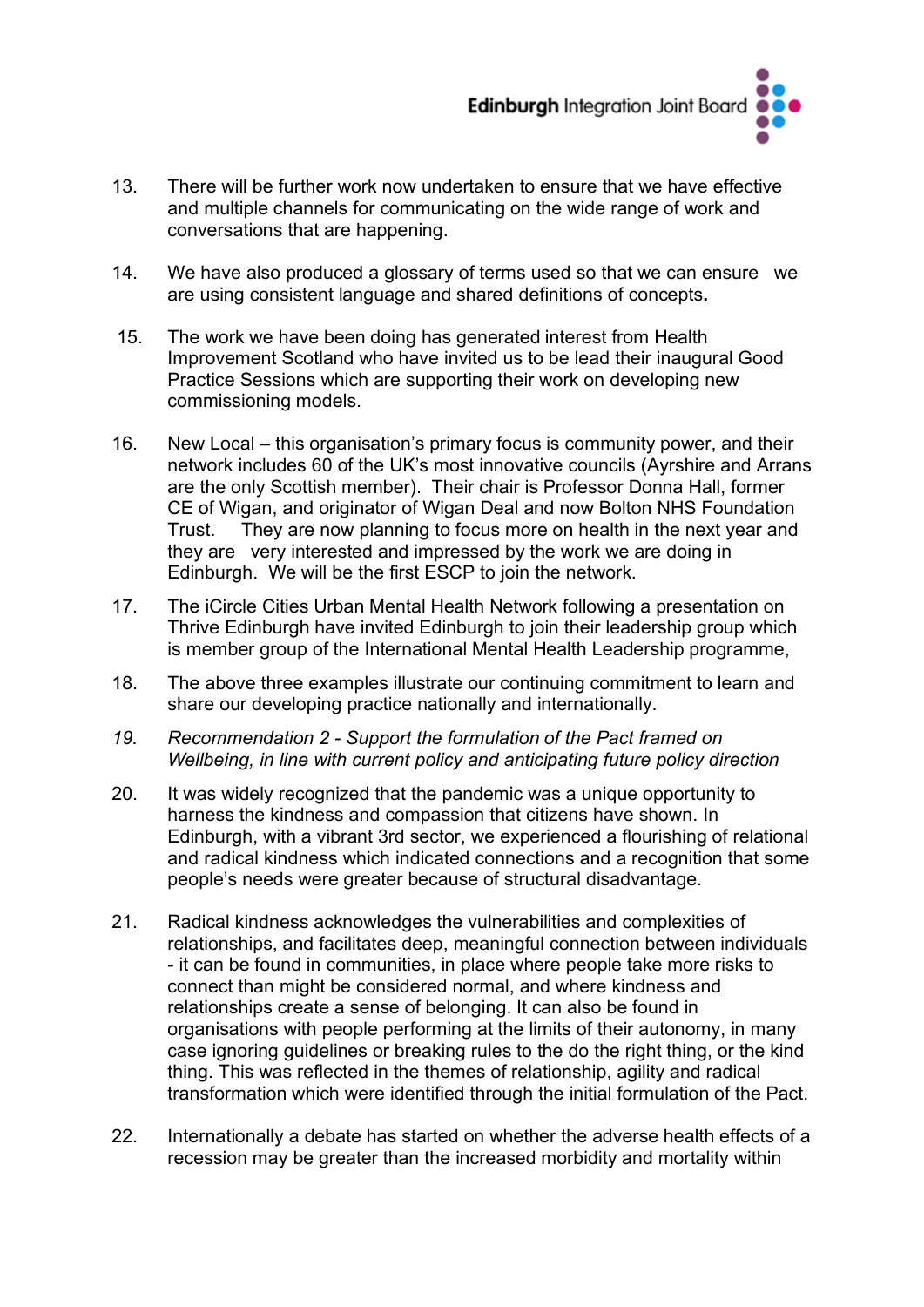

the pandemic  $6$  and that the health impacts brought about by inequalities may themselves be more significant in the future. In Edinburgh, citizens, the voluntary sector, public services, academic institutions, and the private sector were collaborating and mobilising to support one another and ensure that those already pushed to the brink, and who would be most affected, received the help they needed.

- 23. It was these experiences and collective efforts that highlighted the importance of creating a simple and straightforward narrative that all could support. During periods of such upheaval, a clear narrative, or vision, is one that people can move and respond to which has cultural resonance'— if it 'rings bells' with people's beliefs, values, ethics, and commitments - can accelerate the mobilisation for change process. [7](#page-13-1) The Edinburgh Wellbeing Pact's "More Good Days" is resonating across the city creating an impetus and momentum for accelerant change.
- *24. Recommendation 4 - Agree to the enactment of a three-year community mobilisation plan which sets out clear milestones which reflect the themes and policy drivers identified through the dialogical process.*
- 25. The Community Mobilisation Plan continues to be an iterative and dynamic process as it needs to reflect the current and future context and policy direction. For example, through our dialogue process we moved way from talking about community anchor organisations to reframing this as community networks and community networked organisations. Networks often cross formal organisational, professional, and social boundaries and provide the bonds of solidarity and he foundation for all sorts of organisational innovation and activity.<sup>[8](#page-13-2)</sup> Social networks and relationships play a key role in recruiting. mobilising, and retaining participants and partnership who will make enact the Pact.
- 26. Alliances and networks lie at the heart of mobilisation concerning social change, and these networks of everyday life harbour a multitude of resources which can be tapped.
- 27. As part of the ongoing Edinburgh Wellbeing dialogue, stakeholder sessions in October and November beginning with the belief that communities have hidden assets; understand their situation better than anyone outside of their communities; can mobilise changes, are more likely to achieve solutions better tailored to the local people than any state-led service, if authentically empowered to do so and already have many excellent examples of community empowerment we invited stakeholders to consider solutions for how we could collectively response to the increasing pressures being felt across communities and services as a result of the pandemic with solutions,

<span id="page-13-0"></span><sup>6</sup> Banks et al 2020

<span id="page-13-1"></span><sup>7</sup> Greenhaigh et al 2009.

<span id="page-13-2"></span><sup>8</sup> New Economics Foundation 2012).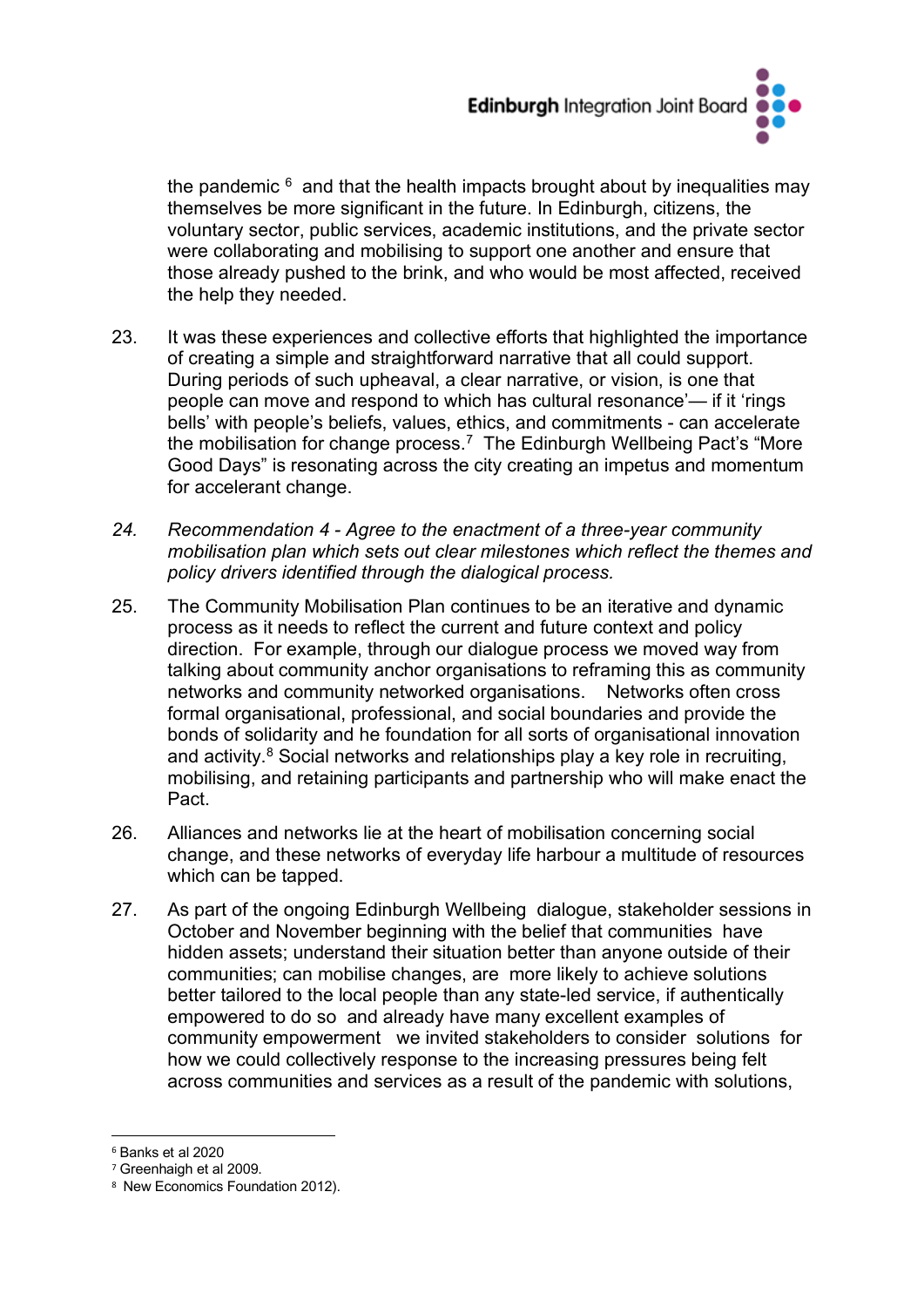

- 28. These pressures were defined as: Increasing number of people requiring assessment, help and support due to conditions being exacerbated by the long periods of lockdown: Increasing complexity of need being seen due to people due to restrictions of lockdown: increase in Adult Support and Protection referrals due to the absence of support and the additional stressors of the situation: Increasing requests for services for people needing support to be discharged home from acute hospital care: Unprecedented levels of presentations in the acute hospital sites placing demands on the point discharge back into the community: Continuing pressure on staffing due to a rise in covid cases.
- 29. A briefing paper was sent to all on our Edinburgh Pact distribution list and posted on the EVOC website) setting out a range of potential solutions which had been co-created with the senior operational and strategic managers and the senior team at EVOC and the ongoing dialogue with Edinburgh Pact stakeholders has led to the proposed solutions which may address some of the systemic pressures.
- 30. The Community Mobilisation Plan also needs to reflect the emerging aspirations of the National Care Service which is highlighting need to develop different ethical and community commissioning approaches whilst ensuring sustainability to current providers.
- 31. This ongoing awareness to the importance of being agile in responding to an ever-changing context has resulted in a more dynamic and fluid plan and building an increasing social movement across the city with a shared narrative of achieving more good days for everyone.
- 32. Following these workshops and subsequent agreement and approval from The Executive Management Team several new developments are now underway.
- 33. Set out below is a short summary of community mobilisation activities.
- 34. The **Edinburgh Community Resilience Programme** with Cyrenians and Queen Margaret University is an intersectoral partnership designed to increase community resilience to support health and wellbeing of older people in the city of Edinburgh. It has been developed based on existing expertise and research evidence, inclusive of the resilience framework and community navigation / social prescribing approach will develop and optimise an evidence based, resilience focussed model of community support through Participatory Action Research (PAR). The ambition is to gain a better understanding of how to construct a more efficient, effective, and sustainable community support of this type. This will be achieved by exploring experiences of and perspectives on the proposed model of both, older people who receive community support and staff and project partners who deliver it.
- 35. **Op Ready:** People whose current health status is impacting on addressing identified surgical procedures. The last two years have severely impacted people who are awaiting surgery. Many individuals have become physically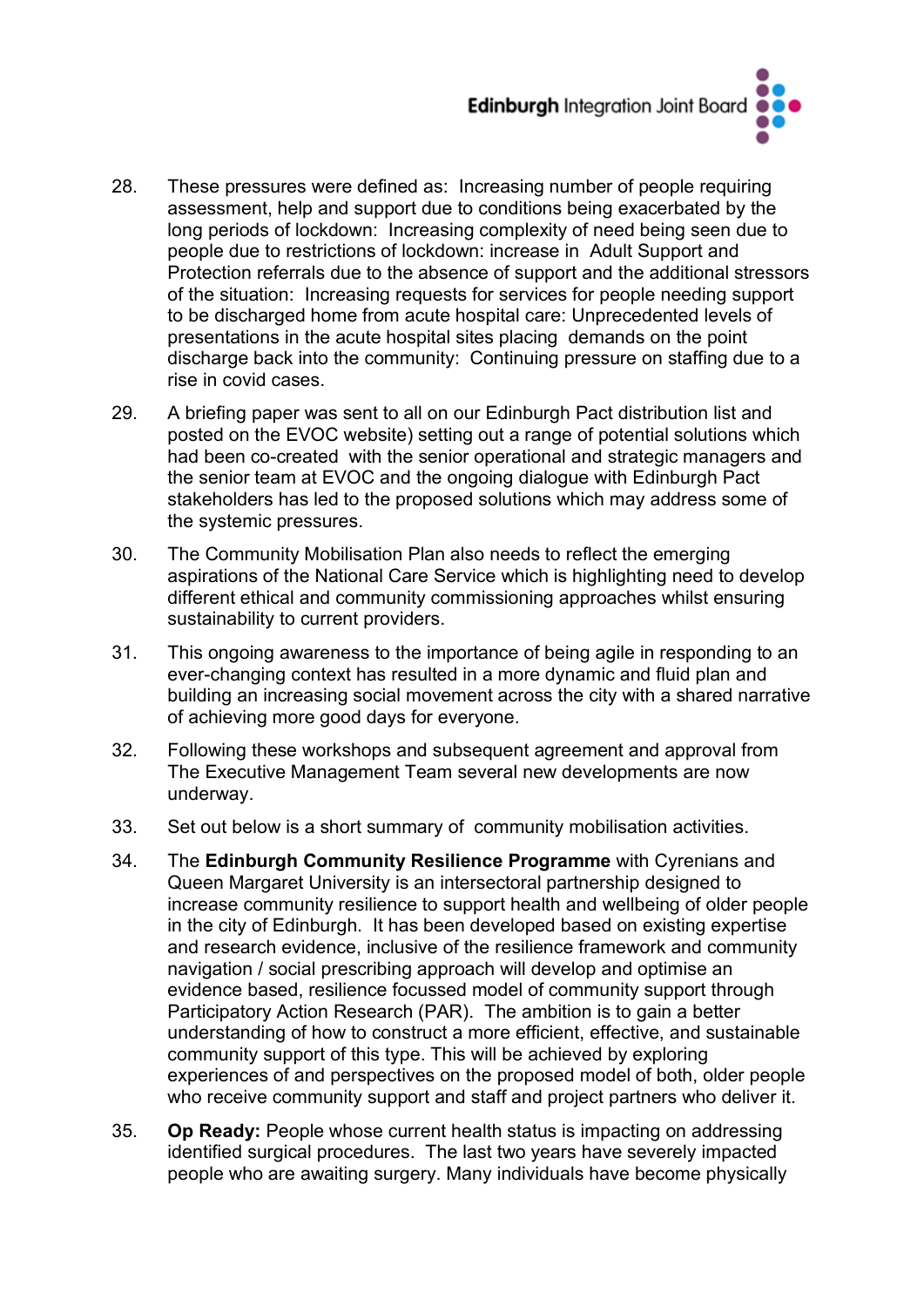

decommissioned which is now affecting their mental health and emotional wellbeing, worsened by isolation and loneliness, and preventing them from accessing much needed surgery. The Op Ready programme with Edinburgh Leisure, was devised from the evidence that increasing physical activity levels prior to surgery improves a patient's strength, cardiovascular fitness, and emotional wellbeing making it more likely that surgery can progress and that having improved health can also help the individual to cope with the physical and emotional stress of surgery, reduce the risk of complications and help them recover faster. The project will deliver individually tailored programmes for people who require knee or hip surgery referred by Acute Physicians.

- 36. Invites for organisations to build **Capacity to Collaborate** were issued on 26 January with a submission date of 28 February. 52 applications received. A decision-making panel comprising of 6 staff members from EVOC, EHSCP Public Health, EHSCP Thrive Edinburgh and Health Improvement Scotland reviewed and scored all applications using the 6 elements which were set out in the expression in interest invite.
- 37. Following the initial scoring a panel discussion took place to focus on the notes and scores that people had made This consensus building was a key step in which people could bring their specialist knowledge into the discussion reflecting the nature of the process whereby organisations were being encouraged to increase capacity to collaborate rather than the more traditional and transactional relationship of being a service provider. The funding earmarked for this development was up to £350,000 p.a
- 38. Twenty-two proposals, ranging from £2,075 to £24,075, were recommended by the panel to receive funding with a total value of £482,994 over a threeyear period. These awards will be made through NHS Lothian Service Level Agreements which is consistent with the mechanism used for the Accelerate Programme allocations and will be part of the "More Good Days" Public Social Partnership.
- 39. The remaining expressions of interest have been grouped into themes: Income Maximisation; Older People's Support; Advocacy; Dementia Friendly City; Community Transport, and City (E) Scaping, Thrive Edinburgh. People and organisations will be invited to attend *Capacity to Collaborate* formulation sessions where the ideas will be discussed and developed further. This will include staff from other 3rd sector organisations, EHSCP and CEC who are currently working within these areas. These conversations will increase connectivity and collaboration, minimising duplication, and parallel work. There may be funding requirements identified from these sessions, if so, these will be met from within the Capacity to Collaborate resource envelope
- 40. One proposal relating to research and carers will be discussed as part of the Edinburgh Wellbeing Pact Research into Action Programme.
- 41. The **Community Taskforce Volunteer Programme** led by Volunteer Edinburghhas received a three-year allocation and a nonrecurring allocation for digital developments. The programme builds on the initiative began during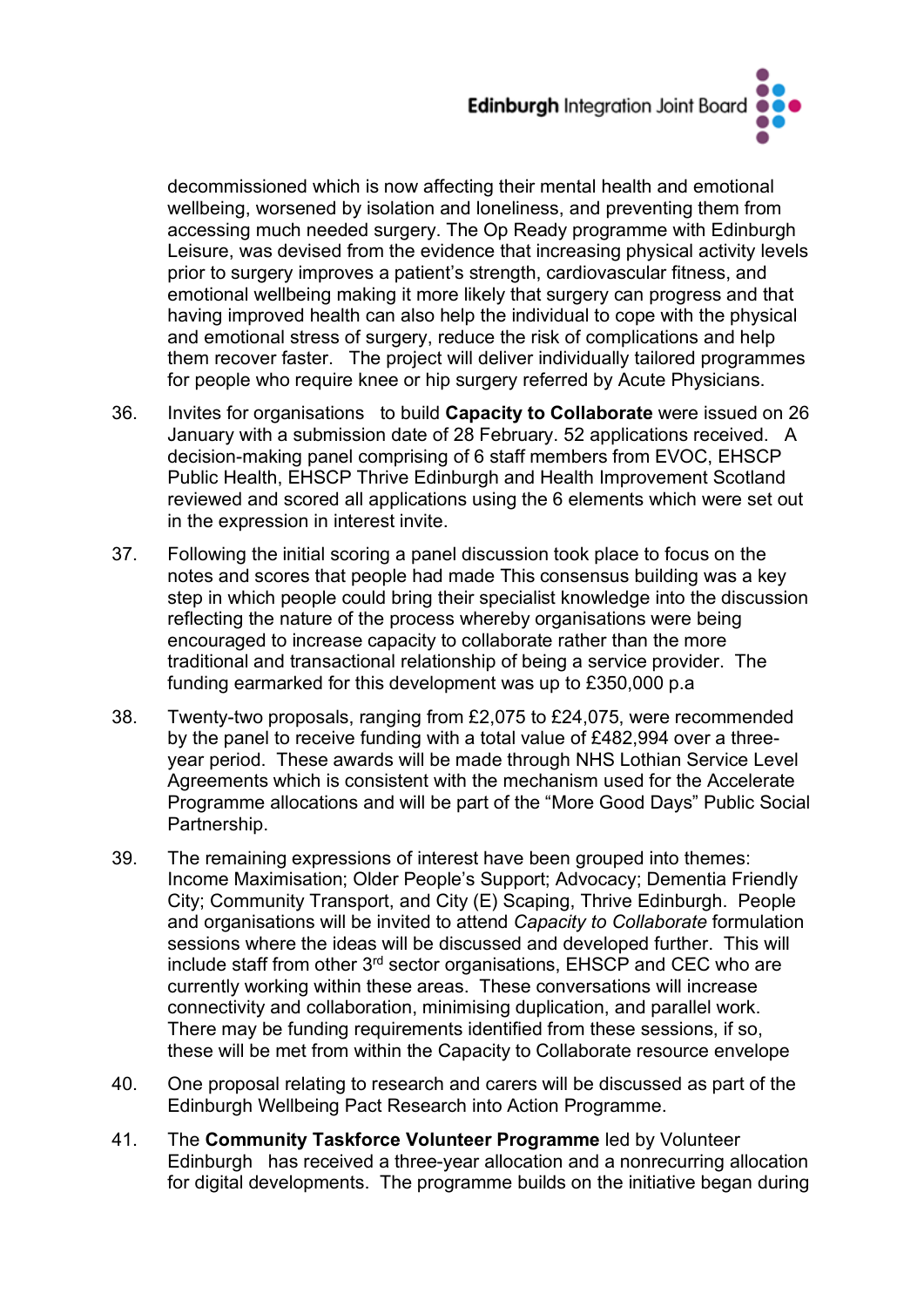

Covid 19 and will provide short term, simple, practical support to individuals in the community who are in need and who do not have existing familial, statutory or third sector support; support statutory partners, where appropriate, with volunteer support where existing provision is not available and provide a meaningful volunteering opportunity to individuals who wish to contribute with flexibility that enables their participation.

- 42. The **Fit and Active programme for People with Learning Disabilities** with Edinburgh Leisure will create opportunities for people with learning disabilities to be physically active and socially connected, providing e support, motivation, and access to 100 individuals to improve their health, wellbeing, and quality of life. The next step is to establish the delivery group and agree the framework evaluation.
- 43. The **Enliven Edinburgh - addressing loneliness and isolation campaign** will build on the knowledge gleaned from the 39 Summer Season Conversations which highlighted that loneliness and Isolation were key concerns across communities of place, interest, and identity. This correlates with the findings of the Mental Health Foundation's [Mental Health in the](https://www.mentalhealth.org.uk/our-work/research/coronavirus-mental-health-pandemic/)  [Pandemic](https://www.mentalhealth.org.uk/our-work/research/coronavirus-mental-health-pandemic/) research which found that loneliness has been exacerbated by the Covid pandemic and that it had been an important factor contributing to higher levels of distress, resulting from people's sense of isolation and reduced ability to connect with others.
- 44. During Mental Health Awareness Week from 9 15 May Enliven Edinburgh will be the city's call out to address the increasing levels of loneliness and isolation. Organisations will be able to apply for funding to either continue or commence activities to promote social connection and relationships across the city. Information was disseminated on 1 April to the stakeholder email list (c730 stakeholders).
- 45. **The Neighbourhood Recruitment Programme** has been created to encourage people to apply and achieve employment with Edinburgh Health and Social Care Partnership and will initially comprise of 6 recruitment drives across the city. The recruitment drives will be held in local trusted places with food and creche facilities. There will be a wide range of input from EHSCP staff side and HR colleagues, occupational therapists, and frontline managers to talk with people about the job opportunities available and hear from people about what would make some of the jobs more attractive to people. This might be different shift patterns being able to work to work in a place closer to home rather than having expense of travel.
- 46. The 1<sup>st</sup> event led by Whale Arts at Broomhouse Space will take place on 6 May 2022.
- 47. A key component of community mobilisation has been **the Learning by Doing Community Commissioning** process for the allocation of the Scottish Government's Community Mental Health and Wellbeing Fund.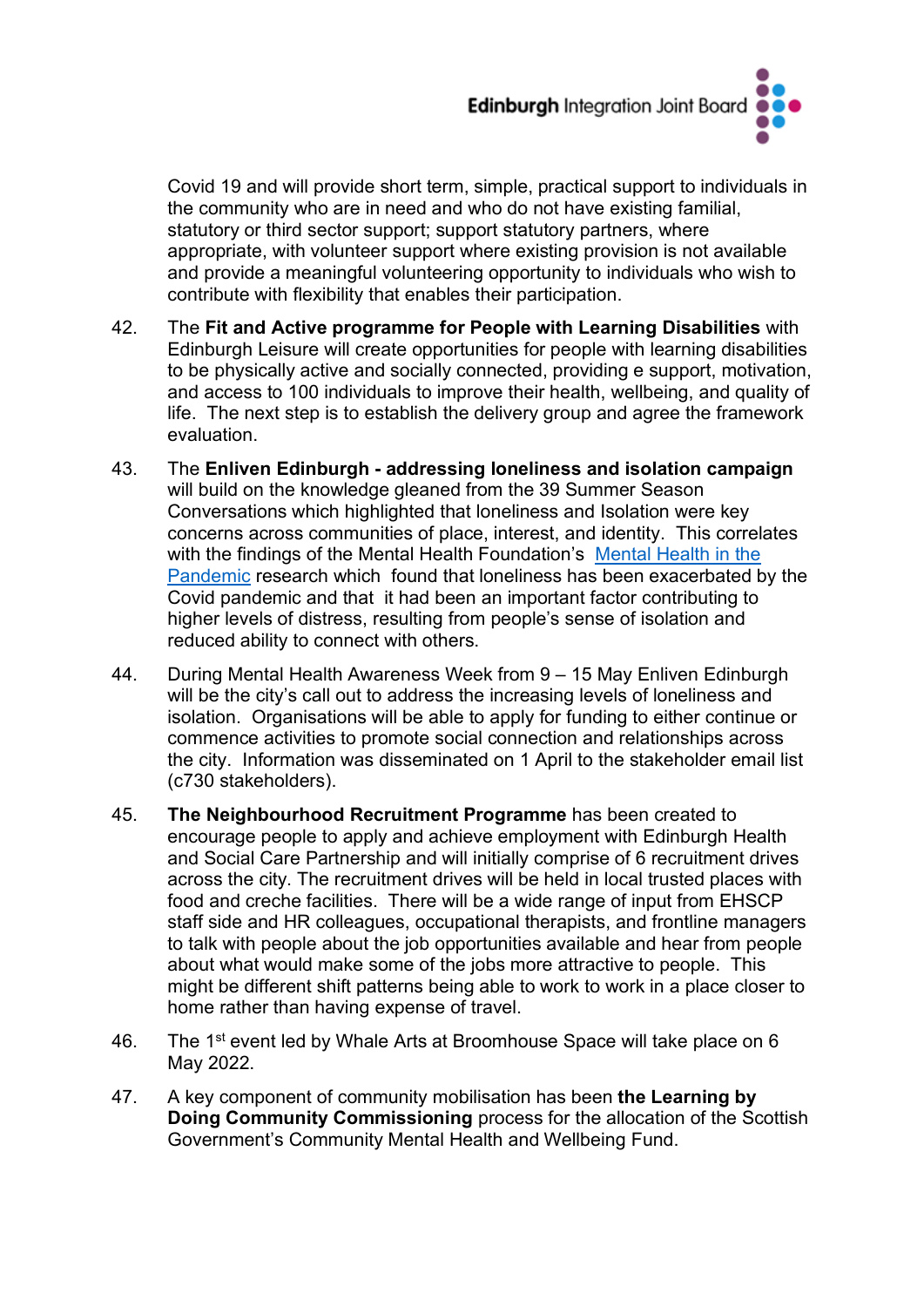

- 48. On 15 October 2021, Scottish Government announced a £15m Communities Mental Health and Wellbeing Fund to support local mental health and wellbeing activities to be delivered in local communities by small, grassroots organisations by 31 March 2022. The distribution to Edinburgh was £1.255m. This investment was increased in March 2022 by £6m nationally, with an additional £72,992.70 invested in Edinburgh, for a total of £1.328m to be distributed by the Edinburgh Third Sector Interface (TSI).
- 49. Reflecting the ambitions of the enactment of the Edinburgh Wellbeing Pact and the theme of community mobilisation, it was agreed to test a Community Commissioning approach which would prioritise community voices and offer a deliberative process.
- 50. This has allowed participants to engage throughout the decision-making process, respond to other participants' proposals, and engage in a creative, collaborative process to build local solutions.
- 51. This was led by Edinburgh Voluntary Organisations' Council (EVOC) and supported by Volunteer Edinburgh (VE) and Edinburgh Social Enterprise (ESE) within the TSI and the Thrive Edinburgh Strategic Planning Team within Edinburgh Health and Social Care Partnership (EHSCP).
- 52. The fund was targeted toward support for several multiply marginalised priority groups and equalities groups particularly those with lived experience, those who are experiencing health inequalities and minority ethnic communities. During the establishment of the fund EVOC consulted extensively with organisations and other local stakeholders to localise the guidance from Scottish Government which informed the production of a local Partnership Plan.
- 53. On 23 March the Thrive Edinburgh Adult Health and Social Care Programme Board agreed the recommendations for the funding allocations which resulted in 121 projects receiving an investment between £612.00 and £29,756.00. All allocations were made by EVOC in accordance with the deadline of 31 March 2022 as required by the Government's guidance.
- 54. The overwhelming response to the process has been positive but it's fully acknowledged that the process, expectations, and timelines were far from perfect. The Community Commissioning approach was employed was heavily informed by the work of New Local – a research network which seeks to influence the delivery of public services.
- 55. One of the key aims for the programme was to test the Community Commissioning approach: to understand what worked well and what would require to be modified to ensure robust decision-making while strengthening the voices of the key priority groups and stakeholders. Over the next weeks and months, EVOC will be carrying out a formal lessons-learned programme, led by an independent researcher. A survey to inform this work is currently underway.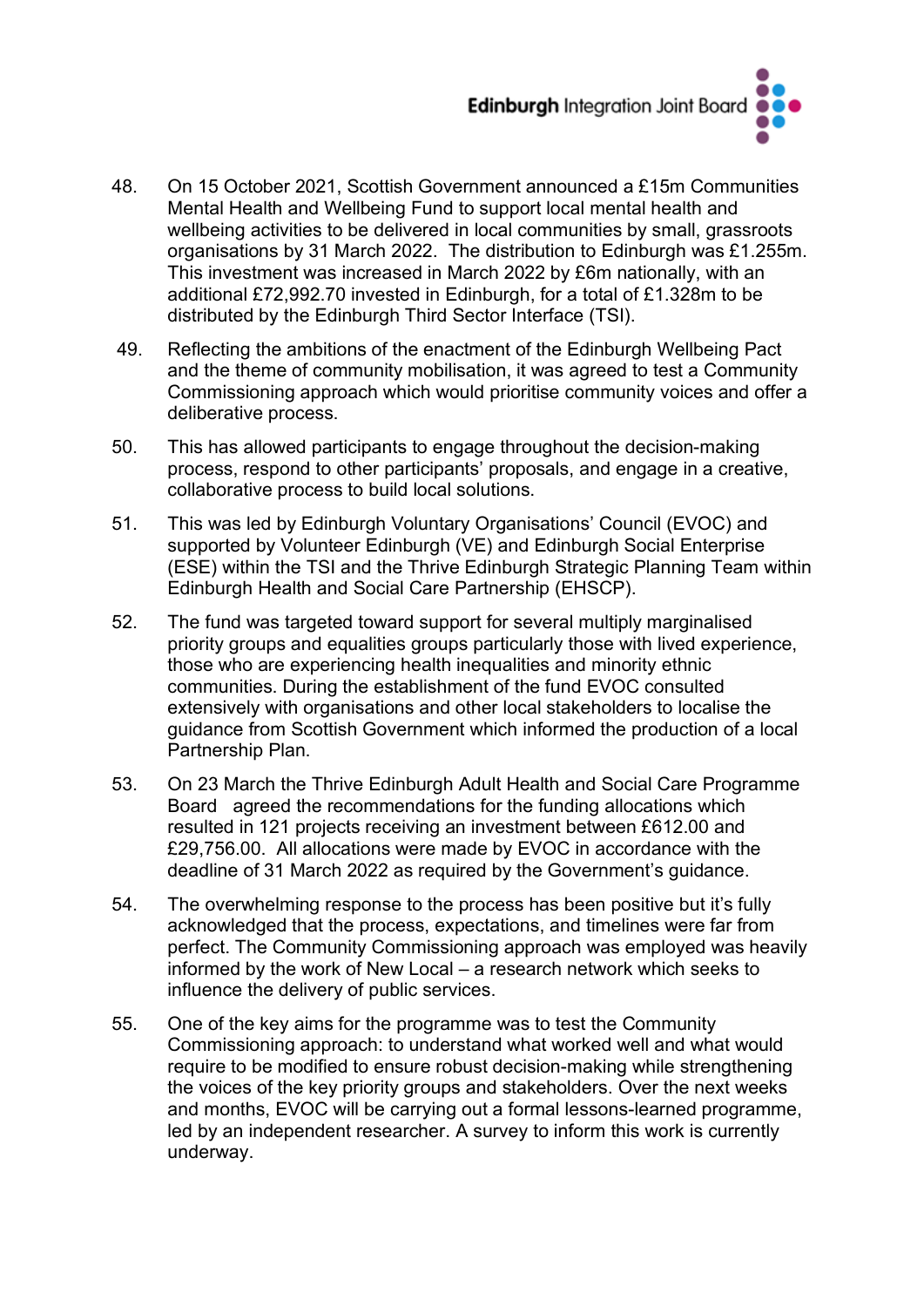

- 56. There are several new developments across the city which the  $3<sup>rd</sup>$  sector is leading on either well established programmes or new developments in response to new funding allocation. As we consider the community mobilisation plan, it is important to ensure we are maximising impact and promoting and seeking collaborative working. Examples of recent developments include:
- 57. **Thrive Edinburgh – Building Resilient Communities** initiatives underway. These include building a legacy from the Scottish Government funded Get into Summer Programme which focused on young people to the age of 25. With three new developments.
	- **Something to eat, someone to eat with** programme led by the Cyrenians.
	- **Strange Town Touring Company** delivering drama on mental health and social issues to High Schools across Edinburgh as part of a three-year programme
	- Partnership with **the Scran Academy** to focus on transitions for young people, creating more employment opportunities.
- 58. Thrive Edinburgh **City (E) Scaping** programme will see two new developments transforming brown places into a flourishing green and art places. The new sites are at the Access Place and Linburn Walled Garden. Garden. These two developments will be led by the Cyrenians, and we hope to develop further places and spaces with different partners as the year progresses.
- 59**. The Thrive Arts programme** will be a major contributor once again to the Scottish National Arts Programme which begins on 4 May for three weeks with 40+events across the city. This will include a Gathering at Saughton Park on 14 May, the **3rd Thrive Fest** on World Mental Health Day on 10 October and the 10<sup>th</sup> celebratory year of the **Out of Sight Out of Mind Exhibition** led by CAPS at Summerhall.
- 60. The  $3<sup>rd</sup>$  sector is also making a key contribution to several activities and opportunities to support the **health and wellbeing of EHSCP staff**. The Edinburgh Health and Social Partnership's Executive Management Team chose to use part of the Scottish Government funding allocation to partner with The Scran Academy to deliver treats and coffee to staff working in health and social care sites across the city in the Scran Van: to invite staff to identify brown spaces that could be made green reflecting the restorative impact of green spaces on people's health and wellbeing; encouraging staff to have a good day out with free membership and taster sessions at Edinburgh Leisure facilities.
- 61. Several new developments for different care groups have also recently been put into place, reflecting the holistic bio-psycho-social model of care for people with mental health problems. These include: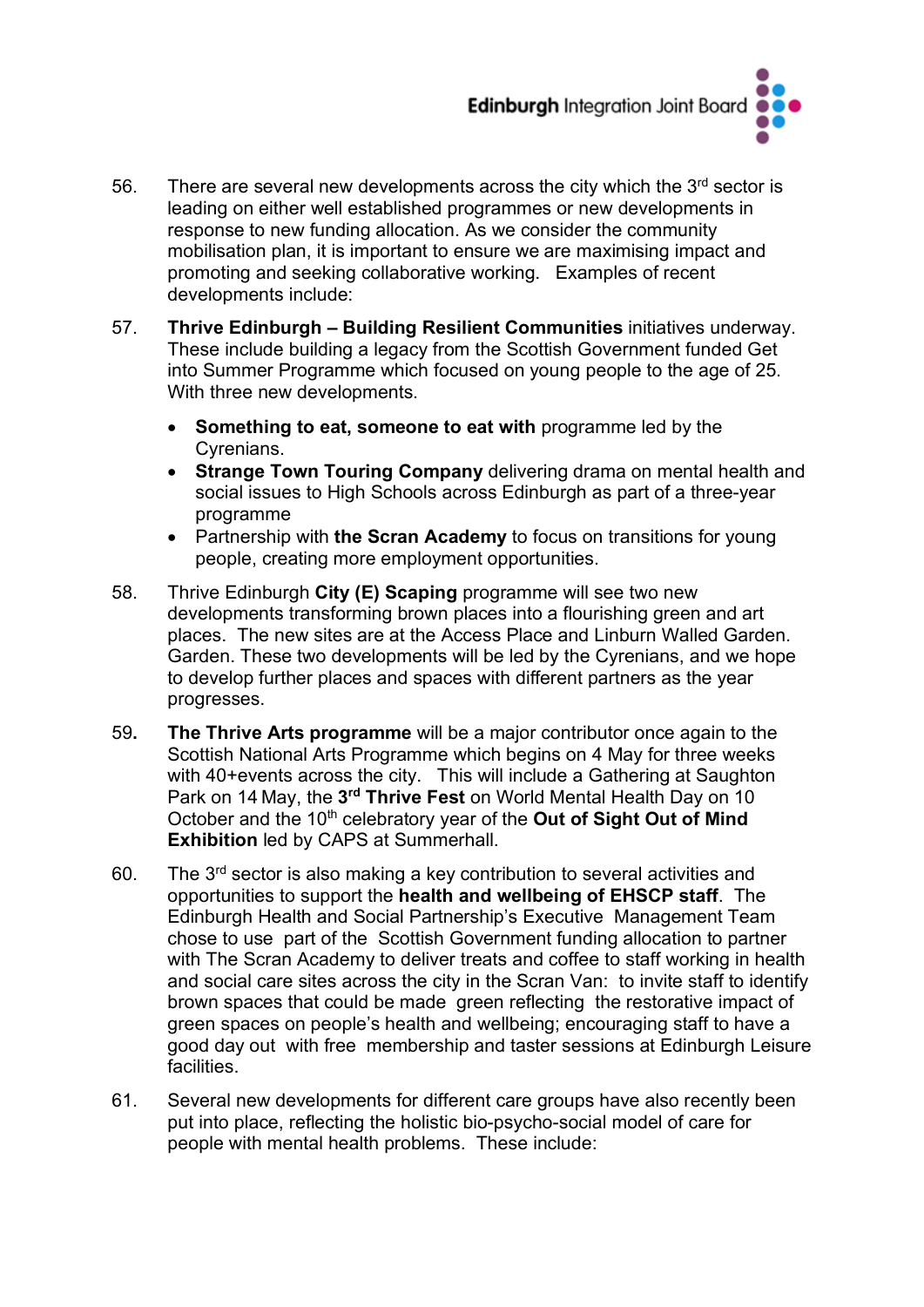

**Children and young people with eating disorders** the provision of independent individual and collective advocacy for (CAPS); support for carers (Carers Council); arts activity-based programme (Cyrenians) and peer workers (Penumbra). These programmes are for three years commencing 1 April 20232 and in direct response to the 100 per cent increase in referrals to CAMHS for children and young people with eating disorders.

**Adults with eating disorders** - The provision of Independent individual advocacy for adults with eating disorders (CAPS); additional support for carers (Carers Council); and peer workers (Penumbra). These two-year programmes are in response to the national recommendations set out by the Scottish Government to support the care and treatment of adults with eating disorders.

- 62. The **Thrive Edinburgh Redesign of Unscheduled Care** programme was awarded additional funding by the Scottish Government to employ Navigators to work with Mental Health Service Assessment Service (Penumbra) and additional funding was secured for Street Assist. The Edinburgh Crisis Centre contract has been extended to 31.03.25.
- 63. The Edinburgh Pact and community mobilisation work undertaken in the last year has shown a light on the complicated and complex structures and processes we have in our commissioning space; four key factors have led to this new recommendation to create a "More Good Days" Strategic Public Social Partnership.
- (i) The mapping work undertaken to identify all commissioned services demonstrated that we have commissioning streams structured around care groups reflecting how we define and allocate funding streams. The opportunity exists within the PSP to look at commissioning in a different way and to incorporate the national guidance on ethical commissioning as we approach the next stage of a National Care Service. e
- (ii) The increase of integrated service delivery models between  $3<sup>rd</sup>$  sector and statutory including the Recovery Hubs and Thrive Welcome Teams have emphasised that partnership working is not limited to partnerships between 3rd sector partners but across statutory and 3<sup>rd</sup> sector.
- (iii) Recent commissioning programmes such as Thrive Collective and the Learning by Doing Community Commissioning approach have garnered valuable learning for the future, and by establishing this learning by doing culture we will be better placed to deal with policy changes and directives and pressures
- (iv) All of this is happening with and for communities, but we often ask communities the same questions, ask them to define their priorities through the lens we have set defined by care group or funding stream rather than through their lenses of what health means; what care means. The two questions we asked at the beginning of the Edinburgh Pact dialogue.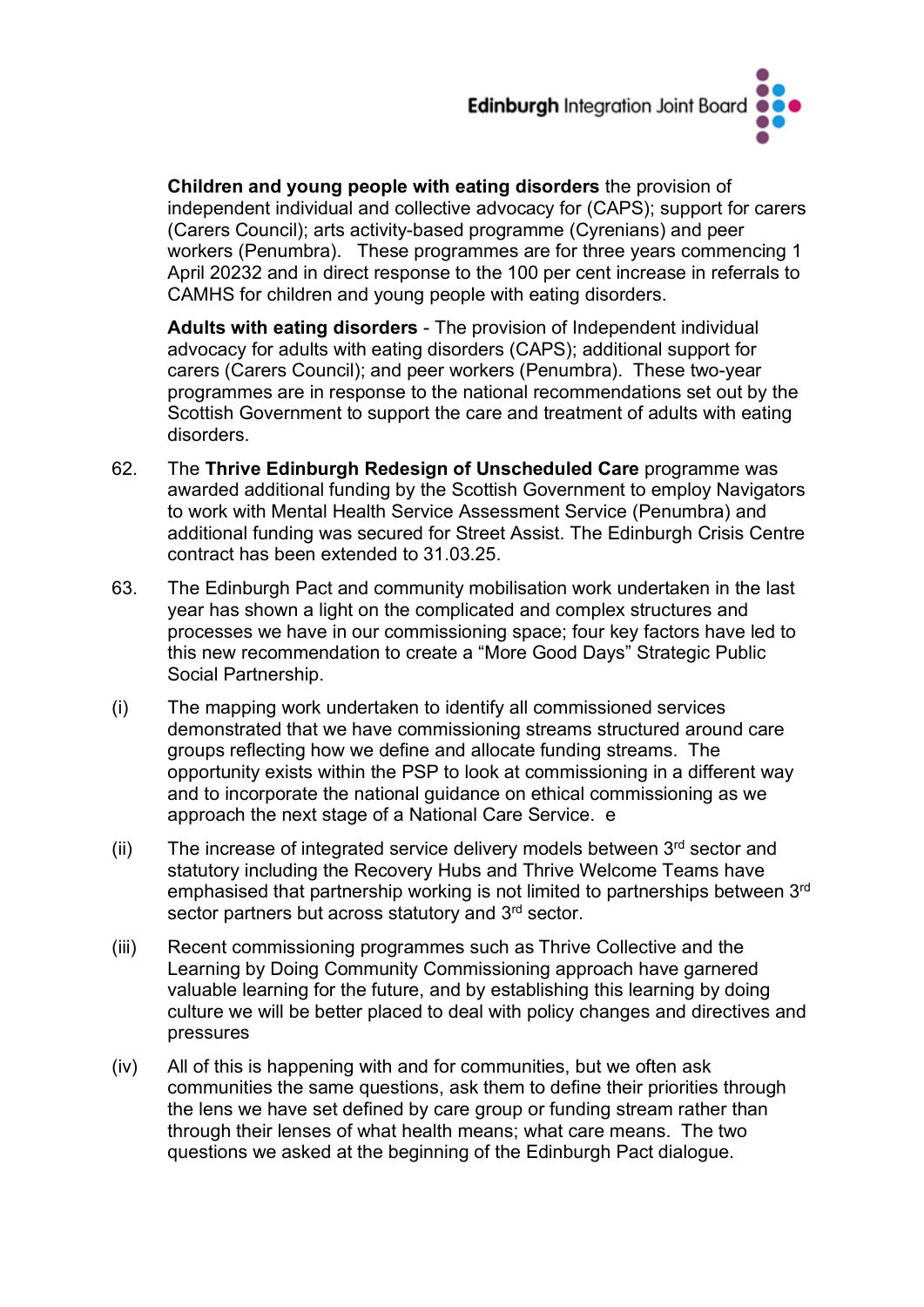

- 64. The Strategic PSP model can be considered as an example of co-production rooted in the idea of citizen participation in the design and delivery of goods or services. It is a strategic partnering arrangement which involves the Third Sector earlier and more deeply in the design and commissioning of public services<sup>9</sup>. Edinburgh was one of six places across Scotland to establish strategic public social partnerships. The Edinburgh Wellbeing PSP led to a formal competitive tendering for the Thrive Welcome Team and Thrive Collective however, 7 of 9 lots were awarded toto collaborative partnership bids demonstrating that the PSP had led to greater collaboration between agencies.
- 65. Creating a structure which encompasses evaluation monitoring and commissioning work across the city allowing us to consider community mobilisation, community commissioning, community networked organisations under the umbrella of a "More Good Days" Public Social Partnership will be better way of moving forwards with our shared narrative and allow us to make incremental changes and developments. It would also us to be more dynamic and agile when new funding opportunities arrive.
- 66. The More Good Days PSP would be:
	- community led, collaborative and ethical
	- clear and transparent how we are using funding currently, what impact are we having and how do we need to use our funding in the future
	- focus on improving health, social, environmental, and economic outcomes for the wider community
	- promote innovation and move away from over-specified services and asking all partners/providers and people to come up with ideas to benefit their community and service provision
	- be iterative and adaptive using learning from 'doing' and from measuring
- *67. Recommendation 5 - Support the extension of the EIJB Grant Programme 2019-22 programme for a further year to 31st March 2023 to provide a degree of stability and engaging in the community mobilisation programme.*
- 68. In September 2021 Health Inequalities grant recipients were informed that their grants would be extended to 31 March 2023 with formal notification letters confirming their 2022-23 allocation issued in February 2022,
- 69. The organisations funded by the Integration Joint Board grant programme have all actively participated in the robust monitoring process that was established from the onset of the grants and have demonstrated that key performance indicators are being met. The organisations have responded with agility and imagination to the challenges that the pandemic presents whilst simultaneously engaging with the Edinburgh Pact formulation and

<span id="page-20-0"></span><sup>9</sup> Scottish Government, 2011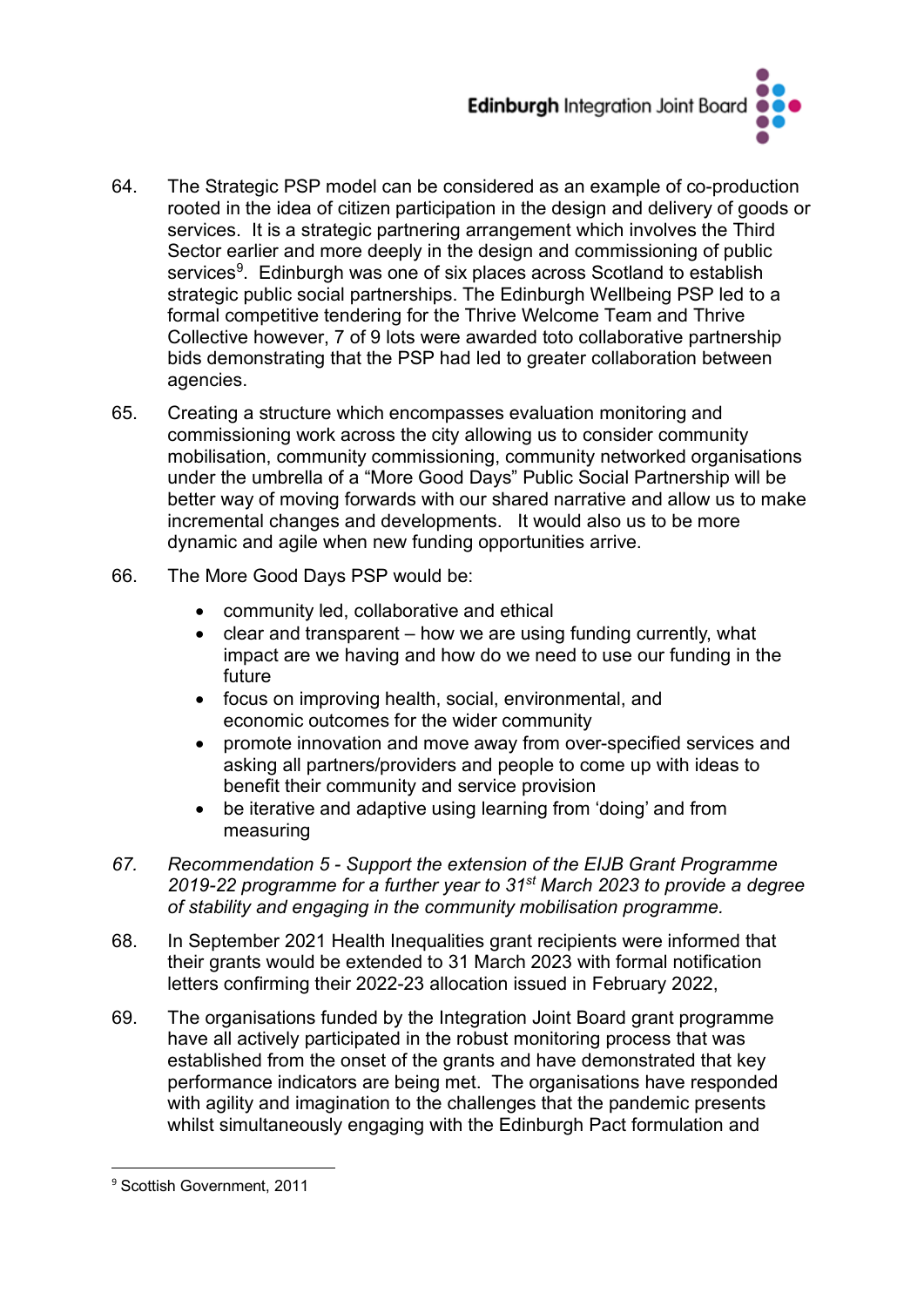

enactment work. The organisations have been supported in this by the Community Health Forum.

- 70. Further collaborations have and are developing notably with the community mobilisation programme, and it is recommended that to maintain and, indeed increase, momentum that we confirm that the current grants will continue until 31 March 2025. This will enable sustainability for the organisation and their delivery whilst signally that the expectation of continued involvement in the community mobilisation efforts through the More Good Days PSP will be met. This extension will also enable greater alignment with other funding streams which in tun will provide greater opportunities for increased collaboration and consolidation.
- 71. The extension to the grants will be met within the current allocated resource envelope.
- 72. *Recommendation 6 - Agree that the initial tranche of £1m new investment will be focused on creating a strong infrastructure to support community mobilisation and delivery in line with the evidence base*
- 73. In the April 2020 report it was recognised that a number of services and initiatives who are whose funding is precarious, Communities of interest where the impact of Covid has been particularly damaging; Smaller organisations often working with said communities of interest have limited capacity to engage in Edinburgh Pact formulation activities and that there were citizens that we haven't managed to reach and we needed to use different and creative approaches to ensure more voices are heard . It was proposed that that the £1m transition funding was used to meet the gaps identified above.
- 74. This recommendation was subject to the IJB Financial Plan being in balance. It was confirmed in February 2022 that recurring funding of £1m would be available from 1 April 2022.
- 75. In December 2021 the IJB also supported that up to £1m non-recurring funding would be allocated to support community solutions from systems pressures funding. In March 2022 it was agreed that £895,500 non-recurring allocation would contribute to taking forward a number of developments.
- 76. Working with procurement and commissioning colleagues including colleagues from Health Improvement Scotland has helped to shape the proposal to establish the More Good Days PSP Wellbeing PSP which will be the mechanism for unallocated funding from these allocations identified using community commissioning. The PSP will also enable us to be as agile as possible with any additional and / or new allocations of funding received.
- 77. It is also important to note that our focus on capacity to collaborate has enabled further funding for different sources to be unlocked. For example, the capacity to collaborate allocations for the NESSIE collaboration in the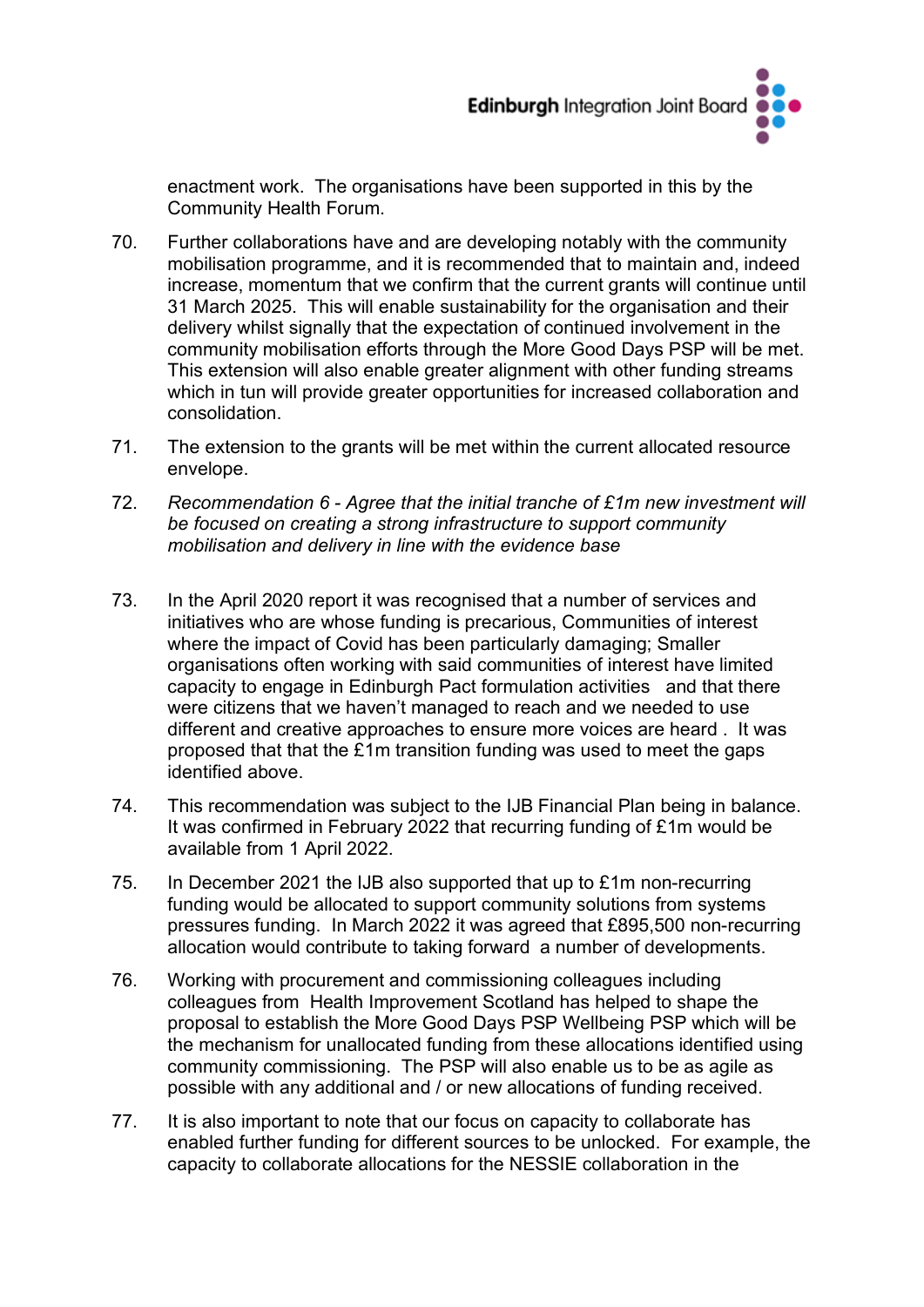

Northwest of the city will generate additional income from the Robertson Trust of £226,500 over a three-year period to support the collaborative intent



#### *78. Recommendation 7 - Endorse the establishment of the Edinburgh Wellbeing Research into Action Community of Practice*

Dr Irvine Fitzpatrick has pioneered knowledge transfer partnerships in the field of mental health for over a decade resulting in £9,8m of additional income through grants and awards. The **Edinburgh Wellbeing Research into Action Community of Practice** has now been established and will seek to generate income through grant awards, collaborating with citizens, practitioners and academics using a wide range of methodological approaches reflecting the ambitions which the Pact seeks to achieve.

- 79. Since its inception in June 2021 two new developments were funded through grants in partnership with the University of Edinburgh. The two projects have now been completed and seminars to disseminate the learning and consider next steps will be taking place in May and June this year.
- 80. **Communities in Motion** -, agreed minimum data set with 8 3rd sector providers enabling consistent reporting and date to be extracted for linkage with wider data within DataLoch to inform service specifications for future commissioning.
- 81. **Active Citizenship** developed a system to capture individual's data from a range of sources focused on a concept of wellness. The short-term output was the creation of a prototype interactive dashboard for certain neurological conditions supported by data capture interfaces from digital devices (e.g.,